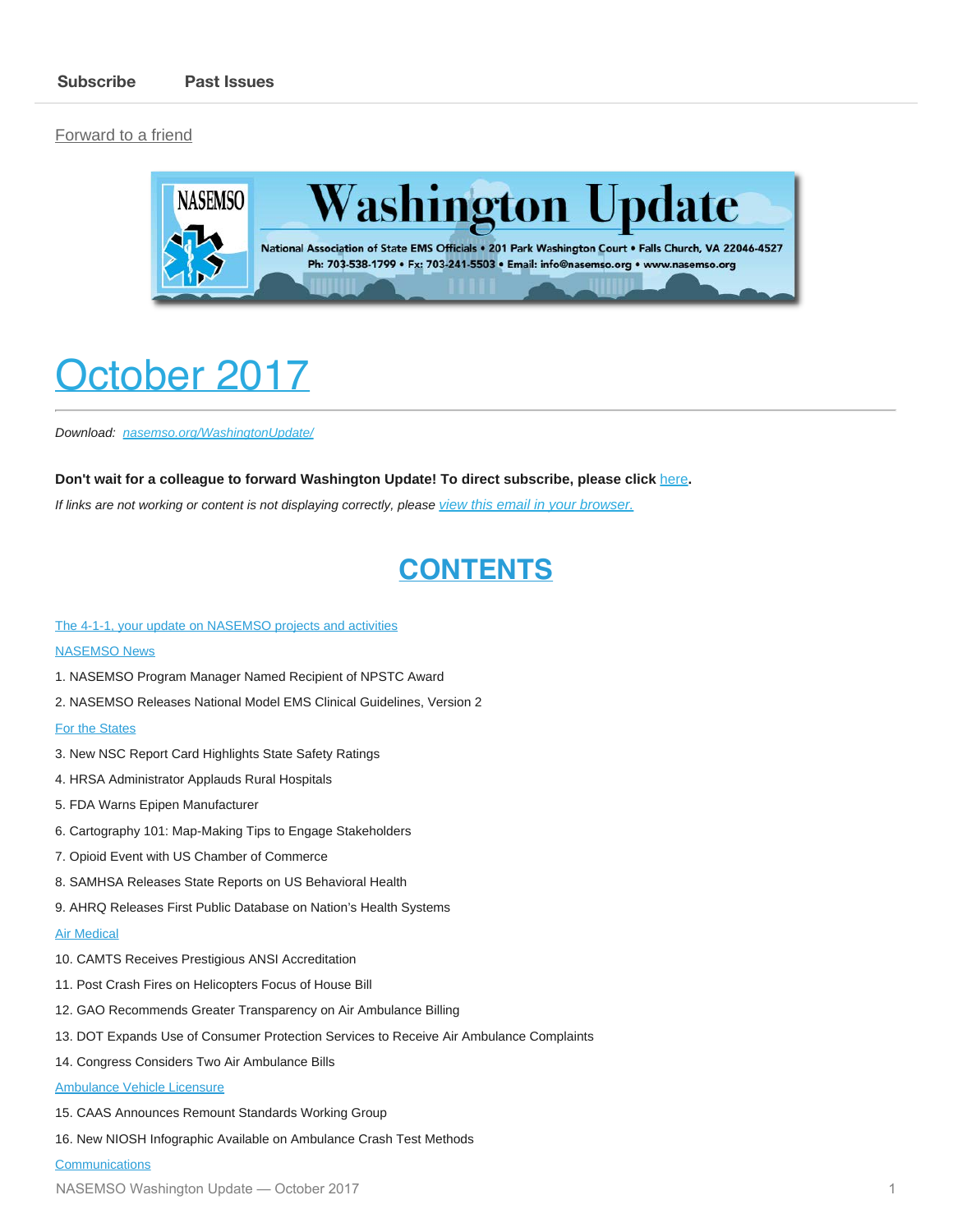17. FirstNet Update: Full Implementation Scheduled for March 2018

#### [Community Paramedicine](#page-9-1)

- 18. OR MIH Program Documents Reduced Hospital Readmissions
- 19. HRSA Releases Curriculum to Train Primary Care Workforce on Dementia Care
- 20. AHRQ News from the MIH-CP Committee
- 21. Webinar: Increasing Access to Care: Telemedicine and the Law.
- 22. CMS Innovation Center Announces RFI

#### [EMS Education](#page-11-0)

- 23. CoAEMSP Provides Important Update to Competency Measures
- 24. METC Uses Hologram Technology to Train Combat Medics

#### **[Health and Medical Preparedness](#page-12-0)**

- 25. FEMA Releases 48 Core Capability Development Sheets
- 26. DEA Releases 2017 Drugs of Abuse Resource Guide
- 27. FEMA Addresses Pet Preparedness in CERT Modules
- 28. NC Offers White Paper on Active Shooter Response
- 29. HHS Partners to Develop First Intranasal Treatment for Cyanide Poisoning
- 30. NASEM Workshop Brief Explores Disaster Health Volunteerism
- 31. National Fusion Centers Highlighted in 2016 Final Report
- 32. "Bad Samaritan" Laws Contemplated by Lawmakers
- 33. Abstracts Sought for 2018 Preparedness Summit
- 34. GAO Report Focuses on Technologies to Enable Rapid Diagnosis of Infectious Disease

#### **[Medical Direction](#page-15-0)**

- 35. FDA Approves 1st Blood Sugar Monitor Not Requiring Blood Sample Calibration
- 36. ACC/AHA Revise Performance and Quality Measures
- 37. New Study Suggests Sepsis Mortality on the Rise

#### [Pediatric Emergency Care](#page-17-0)

38. Congress Considers Legislation to Improve Pediatric Care on Commercial Aircraft

#### **[Trauma](#page-17-1)**

- 39. Freeze-Dried Plasma Successfully Implemented in US Military Settings
- 40. CDC Toolkit Helps to Address Fall Prevention in Older Adults

#### [Federal Partners](#page-18-0)

- 41. New Report Addresses the Risks and Benefits of EMS Use of Lights and Sirens
- 42. NIOSH Publishes New Fact Sheet for EMS Workers on Preventing Injuries and Exposures
- 43. New Workforce Review of US Health Occupations Includes EMS
- 44. New Report Highlights Use of Body Cameras
- 45. AHRQ Updates TeamSTEPPS With New App and Focus on Online Training
- 46. DHS S&T Directorate Offers Latest Resources
- 47. OSHA Proposes to Delay Compliance Date for Electronically Submitting Injury, Illness Reports
- 48. OSHA Compliance Assistance Specialists Available to Promote Cooperative Programs
- 49. Rehab Isn't Just for Fire Crews…
- 50. NIOSH Provides Updated Fentanyl Resources for Workers
- 51. AHRQ Toolkit Helped Significantly Reduce Patient Safety Events, Malpractice Claims at MedStar Health
- 52. NIOSH Launches Mobile Lifting Calculator App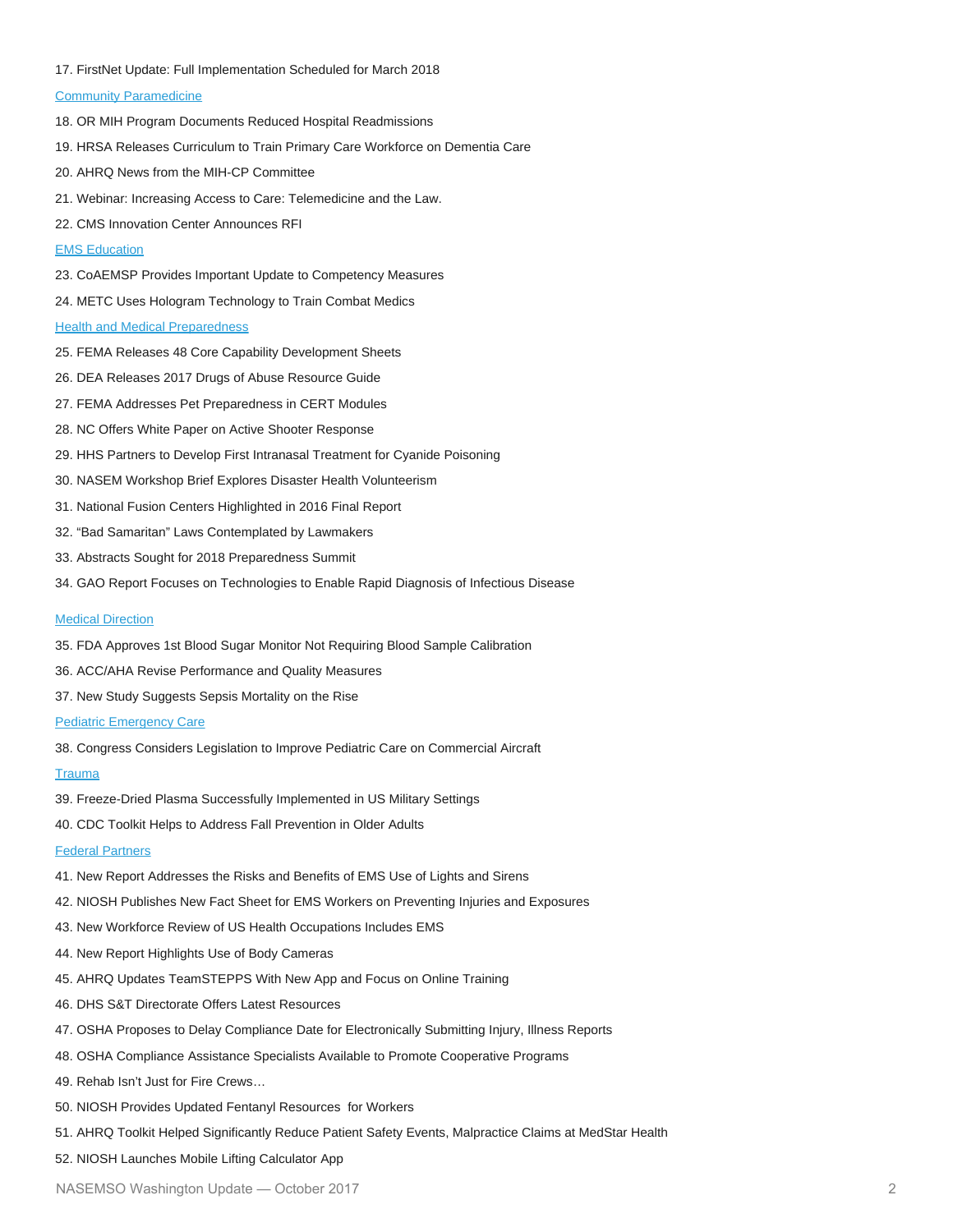- 53. FDA Approves Mobile Medical Application for Substance Abuse Disorder
- 54. NASEM Offers Interactive Selection Guide on Assistive Technology

#### [Industry News](#page-23-0)

- 55. NREMT Seeks Applicants for Executive Director
- 56. Risk of Tetanus to Emergency Responders, Clean-up workers, Volunteers
- 57. EMS Agenda 2050 Solicits Feedback on Straw Man Document
- 58. NEW!! Free Training and Resources Available on Respiratory Protection
- 59. Fatigue White Paper Available from FireRescue1
- 60. Military Study Recognizes the Importance of Adequate Sleep
- 61. Use of Disinfectants Tied to COPD in Nurses
- 62. EMSWorld Supplement Offers Guidance for Infection Control in EMS
- 63. New Study Highlights Patient-Initiated Violence Against EMS Responders
- 64. LVFD Launches Pilot Project Using Nurse Dispatchers

#### [Interesting Abstracts](#page-26-0)

- 65. Clinical Outcomes More Accurately Predicted by Use of Electronic Triage Tool
- 66. Low Dose Oxygen Not Useful in Acute Stroke
- 67. Corticosteroids for Treatment of Sore Throat

[Upcoming Events](#page-27-0)

[Contact NASEMSO](#page-29-0)

[Return to top ^](#page-0-0)

### <span id="page-2-0"></span>The 4-1-1, Your Update on NASEMSO Projects and Activities

- [Fatigue in EMS](http://www.emsfatigue.org/) The team is heading down the home stretch with final evidence tables, guidelines, and performance measures expected online in the fall. Next up: experimental study on the effect of a fatigue management program on an EMS agency AND a free scheduling tool based on a biomathematical model of fatigue for EMS personnel!
- . [National EMS Scope of Practice Model Revision](http://nasemso.org/Projects/EMSScopeOfPractice/)  The Expert Panel continues to meet via teleconference to discuss revisions to the Model. Two recommendations for immediate changes to the *Scope Model* on the use of naloxone and hemorrhage control measures by all EMS responder levels have been transmitted to NHTSA. Much of the front narrative has been revised and an open national engagement period that launched on August 5, 2017 will conclude on October 7. The next revision and national engagement period is anticipated in December 2017.
- [NASEMSO's CP/MIH webpage](http://nasemso.org/Projects/MobileIntegratedHealth/Documents-Resources.asp)  Now features hot buttons to take you to the latest news and articles on community paramedicine and mobile integrated healthcare. Another button takes you to our ever-maturing state-by-state CP/MIH status board where you may find current happenings in those states that have supplied information, including links to draft or final legislative and regulatory language on the subject. These samples may save state officials hours of crafting time!
- [Ebola and Special Pathogens Patient Transport](http://nasemso.org/Projects/DomesticPreparedness/Ebola-and-Special-Pathogens-Patient-Transport-Cooperative-Agreement.asp) The assessment survey of each state's capacity and capability for the ground transportation of patients with suspect or confirmed High Consequence Infectious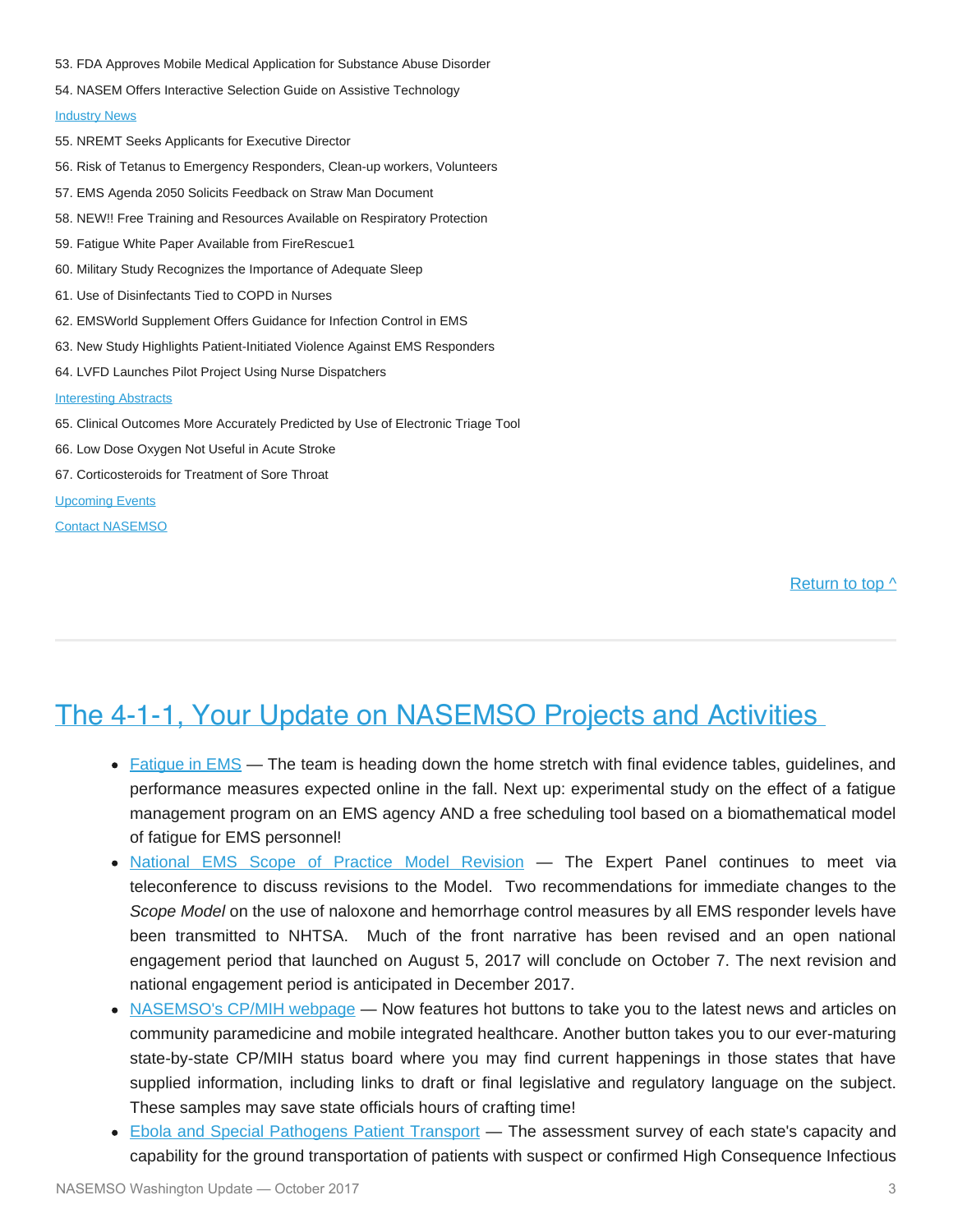Diseases (HCID) has been completed. The analysis of the assessment and documentation of findings is currently underway. The report is expected to be released February 2018. A focus group will be held at the NASEMSO Fall meeting to review the transport plan template and exercises. The focus group will be open to anyone in attendance at the meeting.

- [NCBP](http://directory.ncbiotech.org/content/national-collaborative-bio-preparedness)  The states of Florida and Rhode Island have become part of the National Collaborative for Biopreparedness (NCBP) with fully executed Data Use Agreements. With input from collaborative members, the opioid analytic dashboard has been enhanced to include quantitative analysis of naloxone administration.
- [National Model EMS Clinical Guidelines](https://www.nasemso.org/Projects/ModelEMSClinicalGuidelines/index.asp)  The NASEMSO Medical Directors Council led a team of physicians from collaborating organizations to produce **Version 2** of the **Model EMS Clinical Guidelines**. Version 2 contains 15 additional guidelines as well as revisions to the original set. The new Guidelines document is now available!
- [REPLICA](http://www.emsreplica.org/) REPLICA member states have EXCEEDED the threshold needed to activate! Congratulations and THANKS to Alabama, Colorado, Delaware, Georgia, Idaho, Kansas, Mississippi, Tennessee, Texas, Utah, Virginia, and Wyoming!! Eight more states have introduced legislation that could bring the total to 38% of the nation. Advocate [Sue Prentiss](mailto:prentiss@emsreplica.org) is still available to work with states that are supportive of or filing compact legislation to provide resources and informational needs. The member states are in the process of forming a REPLICA Commission to handle the day-to-day needs of the compact and the inaugural meeting will be held in October in Oklahoma City.

[Return to top ^](#page-0-0)



**The more people who get vaccinated, the more people will be protected from flu, including older people, very young children, pregnant women, and people with certain long-term health conditions who are more vulnerable to serious flu complications. The** [2017-2018 influenza vaccination](https://www.cdc.gov/flu/professionals/acip/index.htm) [recommendations](https://www.cdc.gov/flu/professionals/acip/index.htm) **are now available. Don't delay; get YOUR flu shot today!**

## <span id="page-3-0"></span>NASEMSO NEWS

## **1. NASEMSO Program Manager Named Recipient of NPSTC Award**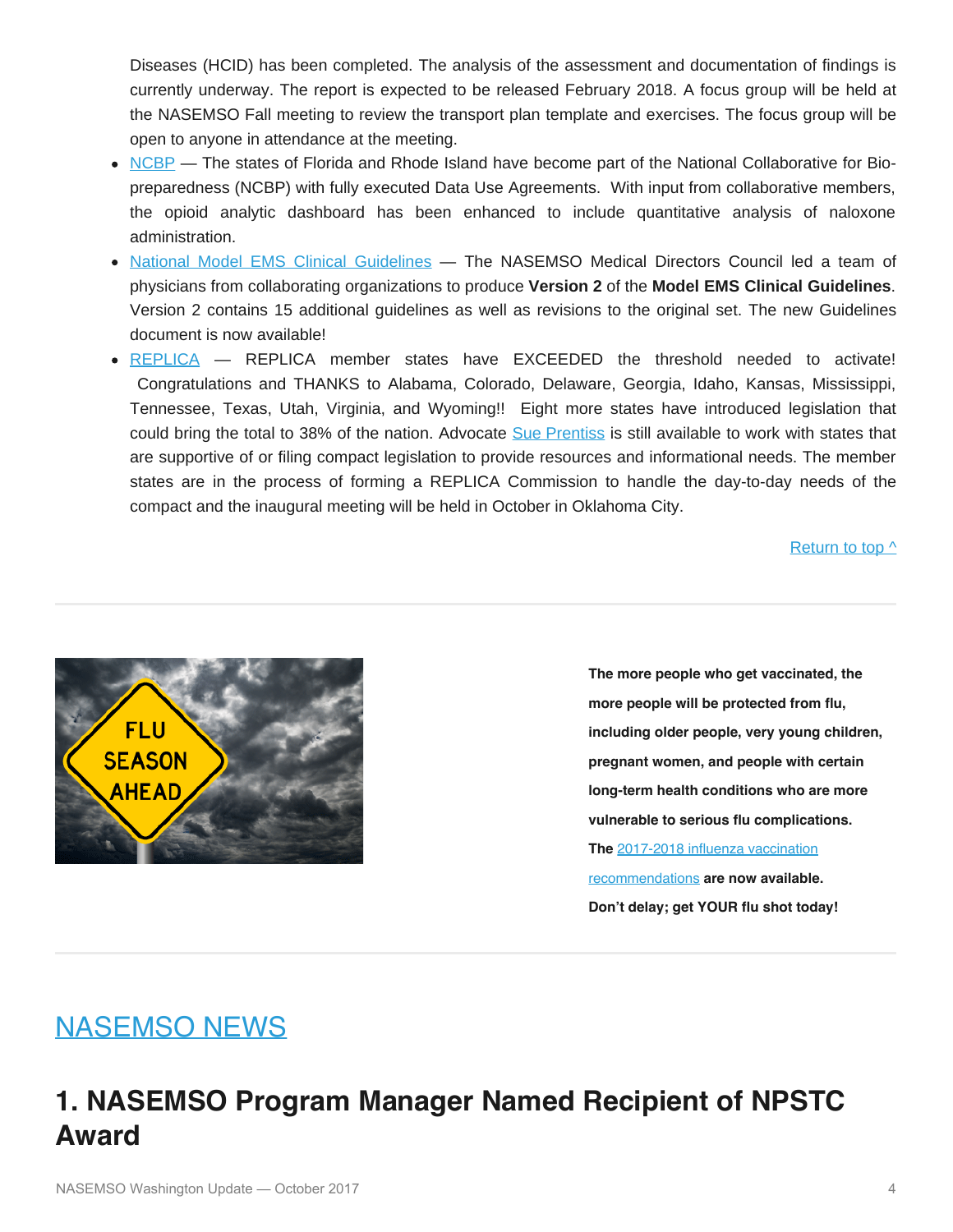Kevin McGinnis, NASEMSO Program Manager and Communications Technology Advisor has been named to receive the [Richard DeMello Award,](http://www.npstc.org/awards.jsp) the highest award of the National Public Safety Telecommunications Council (NPSTC) at a recent awards program. The award recognizes McGinnis for demonstrating the highest levels of personal and professional conduct and performance in the local, state, and national public safety communications arena.

McGinnis' understanding of both rural and metropolitan response makes him unique to the community. He is a leader in work to improve EMS response nationwide. He has been diligent in his efforts to have EMS recognized on the national public safety communications platform. Thanks to his willingness to work long hours and spend time away from home, EMS has a prominent role in the Nationwide Public Safety Broadband Network as FirstNet is being developed.

## **2. NASEMSO Releases National Model EMS Clinical Guidelines, Version 2**

The National Association of State EMS Officials (NASEMSO) announces the release of the National Model EMS Clinical Guidelines, Version 2. This set of clinical EMS guidelines is an updated and expanded version of the guidelines originally released in 2014. Version 2, completed Sept. 15, 2017, has undergone a complete review and update of the original core set of 56 guidelines, and includes 15 new guidelines.

The effort was led by a core team from the NASEMSO Medical Directors Council, along with representatives from eight national EMS physician organizations. The Co-Principal Investigators are Dr. Carol Cunningham and Dr. Richard Kamin. Countless hours of review and edits were contributed by subject matter experts, as well as EMS stakeholders who responded with comments and recommendations during two public comment periods.

Version 2 of the guidelines may be downloaded at [National Model EMS Clinical Guidelines](http://www.nasemso.org/documents/National-Model-EMS-Clinical-Guidelines-Version2-Sept2017.pdf).

[Return to top ^](#page-0-0)

## <span id="page-4-0"></span>FOR THE STATES

## **3. New NSC Report Card Highlights State Safety Ratings**

In every state, far too many people are dying from predictable and preventable incidents we call "accidents." The National Safety Council (NSC) grades states on what they are doing to keep people safe in State of Safety, a firstof-its-kind report. The State of Safety report framework consists of three sections that collectively reflect key spheres of human activity, preventable injuries and deaths, and NSC strategic priorities:

- 1. Road Safety
- 2. Home and Community Safety
- 3. Workplace Safety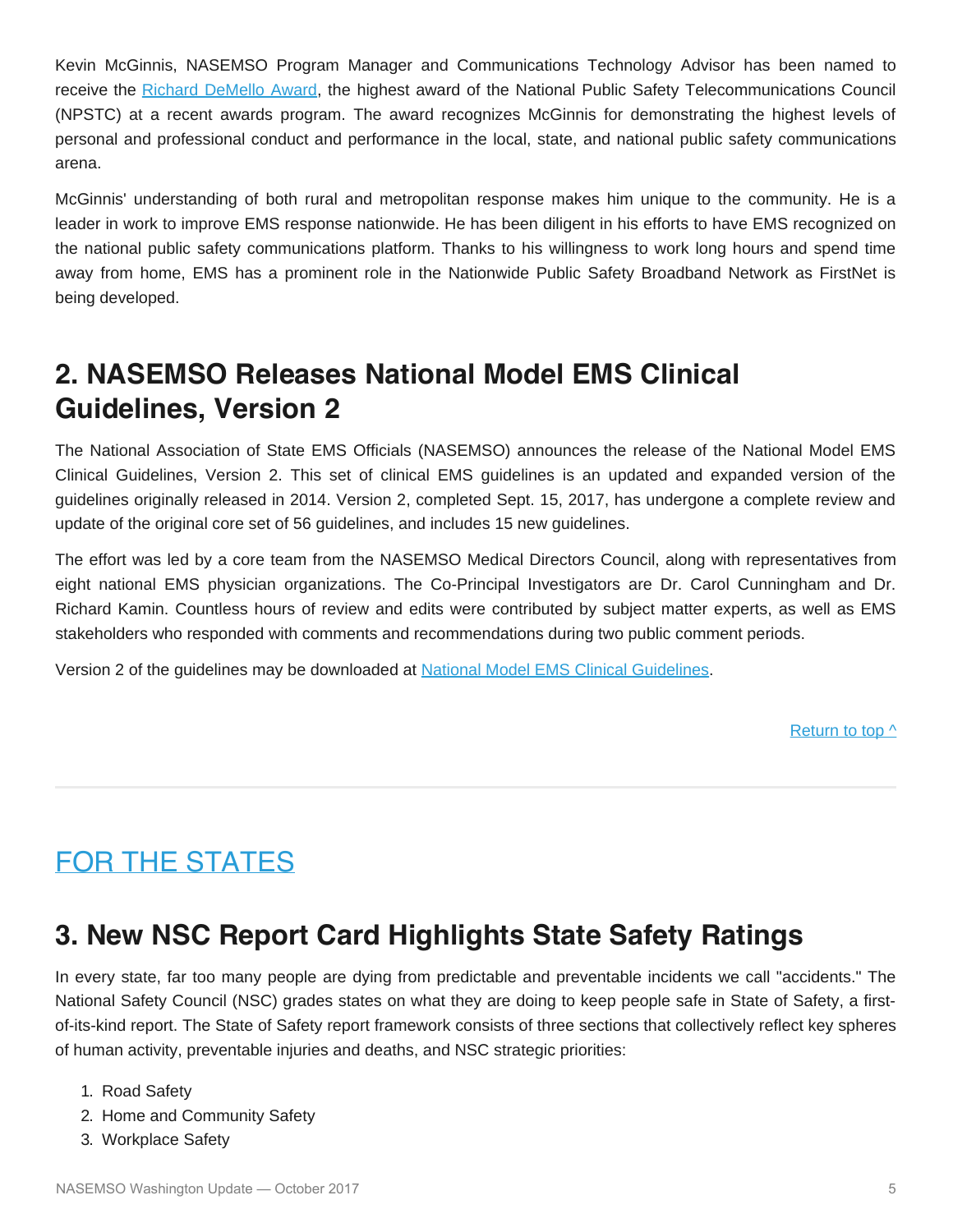## **4. HRSA Administrator Applauds Rural Hospitals**

Outstanding Performance citations to 10 states for improvements to their Critical Access Hospitals were recently awarded by HRSA Administrator, Dr. George Sigounas. Supported by the agency's Federal Office of Rural Health Policy (FORHP), the hospitals are often the only health care available in small-town, rural America. Congratulations to MA, IL, WI, PA, ME, IN, NE, MI, MN, and UT for investing their FORHP funding in quality improvement projects and technical assistance to member hospitals. [Read more](https://www.hrsa.gov/about/news/press-releases/HRSA-Recognizes-10-States.html).

### **5. FDA Warns Epipen Manufacturer**

The Food and Drug Administration (FDA) has notified Pfizer's Meridian Medical Technologies that it has not properly investigated hundreds of reported failures of its EpiPen auto-injectors. Some of the failures have resulted in deaths and serious illness, the agency said in a warning letter to the company. For instance, the company found a failing unit in part of the auto-injector, causing it not to fire. While they rejected that lot, they didn't determine whether other units were similarly defective, and they continued making EpiPens with these components. The company did not properly identify the scope and frequency of the problem, the agency said, and their response to problems was inadequate. [Read more](https://www.fda.gov/ICECI/EnforcementActions/WarningLetters/2017/ucm574981.htm).

## **6. Cartography 101: Map-Making Tips to Engage Stakeholders**

Thanks to the Health Workforce Technical Assistance Center, an archived (free) webinar is available that explains the basics of mapping software for reports. The overview provided by an experienced cartographer includes useful tips for novice users. Several other informative topics are available for viewing [here](http://www.healthworkforceta.org/resources/webinars/).

## **7. Opioid Event with US Chamber of Commerce**

On Thursday, October 12th, the U.S. Chamber of Commerce in partnership with the National Safety Council will host **The Opioid Epidemic: From the Front Lines to the Boardroom, Best Practices & Recommendations for Addressing Substance Use** – a forum highlighting how substance use is impacting the business community with an emphasis on addressing the opioid crisis. This half-day conference will focus on solutions to improving access for substance use treatment in the workplace. At the event, speakers will discuss the following topics:

- Coordinating public and private-sector efforts to maximize impact.
- Showcasing employer-led strategies to discuss how businesses can be part of the solution.

Register [here](https://tinyurl.com/yddm429g) and see the event page [here](https://www.uschamber.com/event/the-opioid-epidemic-the-front-lines-the-boardroom) for more updates on the agenda and list of speakers.

## **8. SAMHSA Releases State Reports on US Behavioral Health**

The Substance Abuse and Mental Health Services Administration (SAMHSA) has released the fourth edition of the *[Behavioral Health Barometer](https://www.samhsa.gov/newsroom/press-announcements/201708101100)*, which offers updates on the behavioral health of the nation. Updates for each of the NASEMSO Washington Update — October 2017 6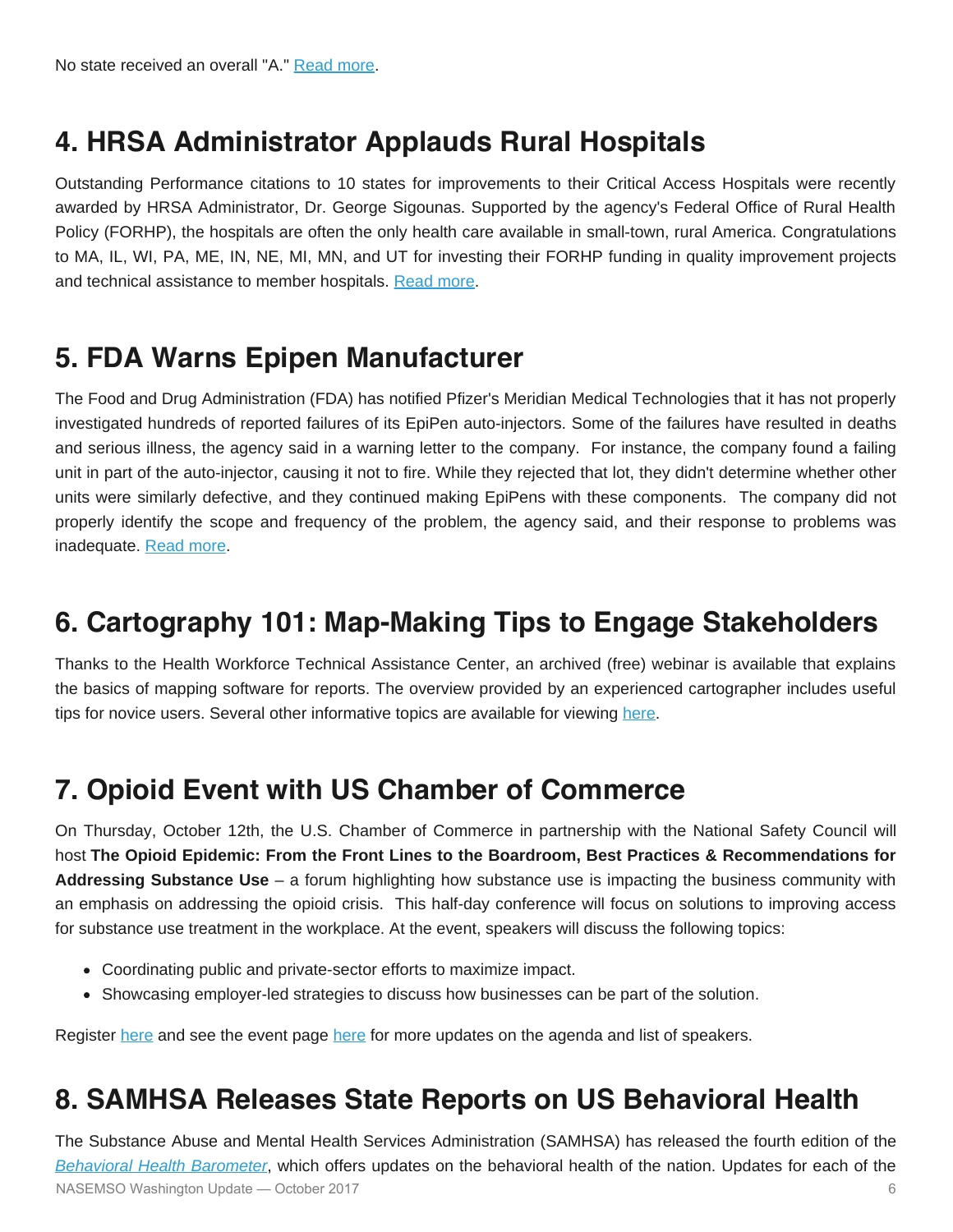50 states and the District of Columbia feature state-level data for 2015 on such behavioral health issues as the prevalence of substance use, mental illness, and suicidal ideation, allowing comparison with national averages.

View and download copies of the Behavioral Health Barometer of any state and the District of Columbia [here.](https://store.samhsa.gov/product/Behavioral-Health-Barometer-Volume-4/SMA17-BAROUS-16)

## **9. AHRQ Releases First Public Database on Nation's Health Systems**

Information about the size, structure and other characteristics of 626 health care organizations is included in AHRQ's new Compendium of U.S. Health Systems, 2016, the nation's first publicly available database that gives researchers, policymakers and health care administrators a snapshot of the nation's health systems.

The online resource was developed by the agency's Comparative Health System Performance (CHSP) Initiative, a collaborative to examine systems' use of evidence-based medicine and explore factors that contribute to high performance. The new compendium defines systems as networks of at least one hospital connected via ownership to one or more groups of physicians. Hospitals in these health systems account for roughly 88 percent of U.S. hospital beds and 92 percent of U.S. hospital discharges. The compendium identifies system characteristics such as the number of hospitals, acute care beds and physicians, as well as whether a system serves children.

The compendium shows:

- By the end of 2016, there were 626 private health systems in the United States.
- About 70 percent of U.S. non-Federal general acute care hospitals are in health systems.
- Hospitals in these health systems account for roughly 88 percent of U.S. hospital beds and 92 percent of U.S. hospital discharges.
- Nearly 45 percent of U.S. physicians are in these systems.
- Nearly 75 percent of all U.S. hospitals that serve a high proportion of low-income patients are in these systems.

The data also show considerable variations in the size of health systems. About half include fewer than 3 hospitals and less than 250 physicians. A small number of systems, meanwhile, are characterized by many more hospitals and physicians. [Read more.](https://www.ahrq.gov/chsp/compendium/index.html)

Return to top  $\wedge$ 

## <span id="page-6-0"></span>AIR MEDICAL

## **10. CAMTS Receives Prestigious ANSI Accreditation**

The Commission on Accreditation of Medical Transport Systems (CAMTS) has received accreditation as an American National Standards Institute (ANSI) Accredited Standards Developer. ANSI accreditation provides assurance that standards, goods, and services meet essential requirements throughout the global supply chain –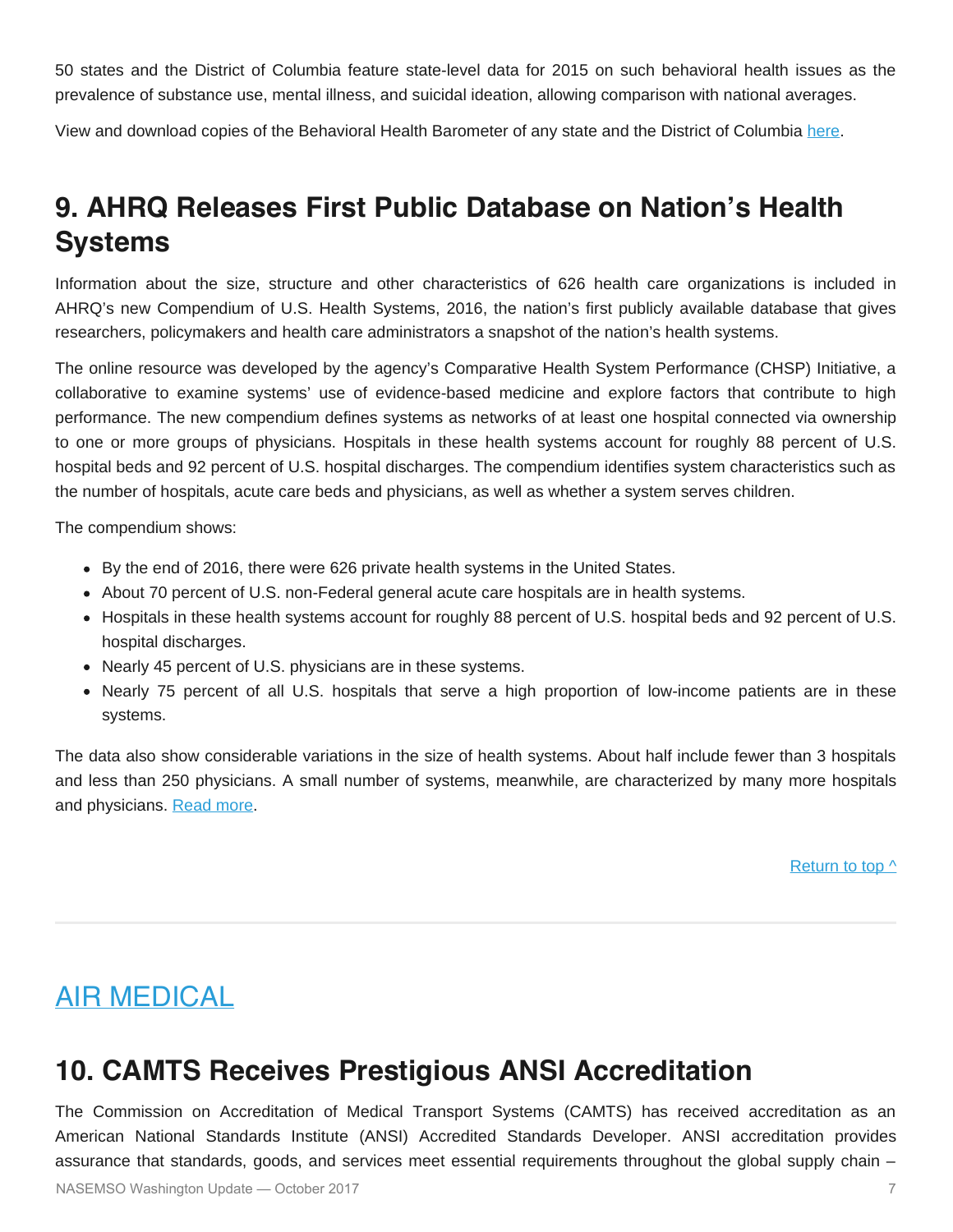engendering consumer trust and fostering competitiveness.

ANSI signifies the techniques used by CAMTS meet the institute's essential requirements and high bar for openness, balance, consensus, and due process. CAMTS received ANSI accreditation by meeting all the ANSI developing standards requirements when developing the benchmark for air and ground critical care, medical transport, medical escort, and special medical operations. CAMTS standards establish criteria that ensure services provided to patients by the industry are reliable and of a consistently high quality with regard to patient care, safety of transport, appropriateness of use, and ethical and professional business practice. For more information, visit [www.camts.org](http://www.camts.org/).

#### **11. Post Crash Fires on Helicopters Focus of House Bill**

U.S. Reps. Ed Perlmutter (CO-07) and Jared Polis (CO-02) recently re-introduced the Helicopter Fuel System Safety Act to require all newly manufactured helicopters be built with safer fuel systems. The legislation requires within one year all newly manufactured helicopters comply with the recommendations from the Rotorcraft Occupant Protection Working Group, which significantly reduces the risk of post-crash fires. Additionally, the legislation requires the Federal Aviation Administration (FAA) to expedite certification of retrofit kits to improve fuel system crashworthiness and to publish a bulletin for helicopter owners and operators, which includes available retrofits and urges their installation. The Bill addresses a well-known issue related to crash resistance fuel systems in helicopters that was identified by the National Transportation Safety Board (NTSB) in [Safety Recommendation A-15-12](https://www.ntsb.gov/_layouts/ntsb.recsearch/Recommendation.aspx?Rec=A-15-012). The text of HR 3150 is available [here](https://www.congress.gov/bill/115th-congress/house-bill/3150/text).

## **12. GAO Recommends Greater Transparency on Air Ambulance Billing**

The Government Accountability Office (GAO) has completed its review of air ambulance billing practices, noting the Department of Transportation (DOT) has discretionary authority to investigate potentially unfair practices in air transportation or the sale of air transportation, but has not exercised this authority in regards to helicopter air ambulances.

In summary, GAO has recommended the Secretary of Transportation should: (1) communicate a method to receive air ambulance, including balance billing, complaints; (2) take steps to make complaint information publicly available; (3) assess available data and determine what information could assist in the evaluation of future complaints; and (4) consider air ambulance consumer disclosure requirements. DOT concurred with all but the third recommendation, stating additional information is not needed for such purposes. GAO stands by the recommendation, as discussed in the report. DOT and CMS also provided technical comments, which were incorporated as appropriate. [Read more](https://www.gao.gov/products/GAO-17-637).

## **13. DOT Expands Use of Consumer Protection Services to Receive Air Ambulance Complaints**

The Department of Transportation is accepting consumer complaints with regard to air ambulance operator service practices that are in the regulatory purview of the Agency via its Aviation Consumer Protection Division (ACPD). Consumers can use the Agency's [web form](https://www.transportation.gov/airconsumer/file-consumer-complaint), write, or call the ACPD 24 hours a day at 202-366-2220 (TTY 202-366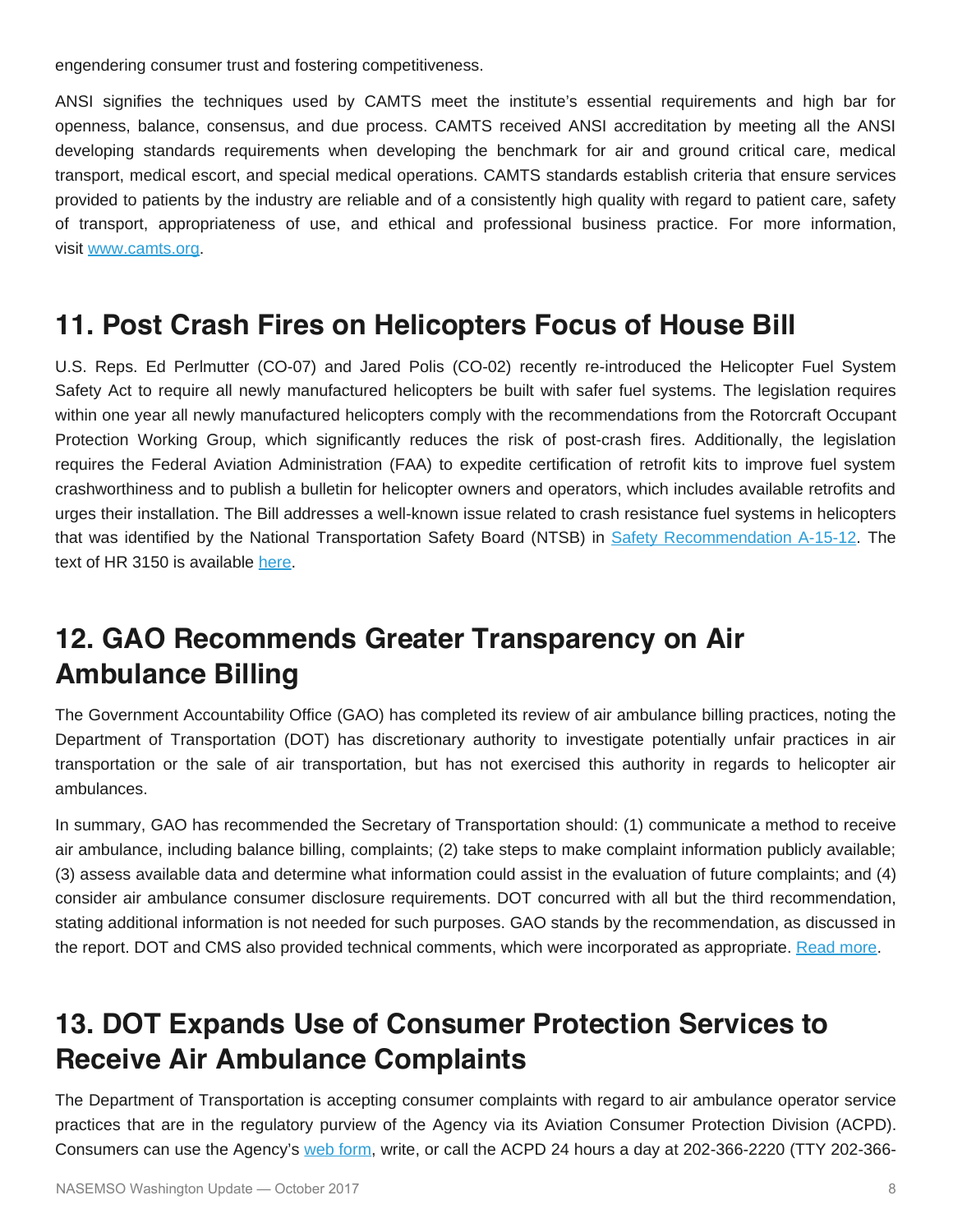0511) to record complaints. (Calls are returned Monday through Friday, generally between 7:30 am and 5:00 pm Eastern time.)

According to the DOT, all complaints are entered in DOT's computerized aviation industry monitoring system, and are charged to the company in question in the monthly [Air Travel Consumer Report](https://www.transportation.gov/airconsumer/air-travel-consumer-reports), which appears to be airline and airport centric at present. This report is distributed to the industry and made available to the news media and the general public so that consumers and air travel companies can compare the complaint records of individual airlines and tour operators. Complaints are reviewed to determine the extent to which carriers are in compliance with federal aviation consumer protection regulations. This system also serves as a basis for rulemaking, legislation and research.

### **14. Congress Considers Two Air Ambulance Bills**

H.R. 3780, *The Air Ambulance Quality and Accountability Act* and H.R. 3378, *Ensuring Access to Air Ambulance Services Act of 2017* advocate different approaches for cost reporting and quality data. While NASEMSO has not taken a formal position on either, copies of the Bills as well as a comparison of the Bills by acclaimed law firm, Holland and Knight, have been made available [here](http://nasemso.org/Projects/AirMedical/).

[Return to top ^](#page-0-0)

## <span id="page-8-0"></span>AMBULANCE VEHICLE LICENSURE

### **15. CAAS Announces Remount Standards Working Group**

The Commission of Accreditation of Ambulance Services (CAAS) has established a GVS Remount Standards Working Group. CAAS initially published its Ground Vehicle Standard (GVS) for new ambulances GVS V1.0 in July 2016. The GVS standard has already been officially accepted by two states (Texas and Alabama), and regulatory approval is pending in many others. As part of the development plan for the GVS V2.0 revision due in July 2019, CAAS GVS has started a process to create a standard for ambulance remounts that will be an integral part of the second version of GVS. [Read more](http://images.magnetmail.net/images/clients/CAAS/attach/Rethinking_Remounts_EMS_Insider_August_2017.pdf).

## **16. New NIOSH Infographic Available on Ambulance Crash Test Methods**

The National Institute for Occupational Safety and Health (NIOSH) and the Department of Homeland Security partnered with other federal agencies and ambulance manufacturers to crash-test ambulances, with the goal of preventing crash-related injuries to Emergency Medical Services (EMS) workers in the patient compartment. These dynamic crash tests contributed to the development of 10 test methods published by the Society of Automotive Engineers (SAE). A new infographic is available to highlight this data [here](https://www.cdc.gov/niosh/topics/ems/pdfs/Ambulance-INFOGRAPHIC-051617.pdf).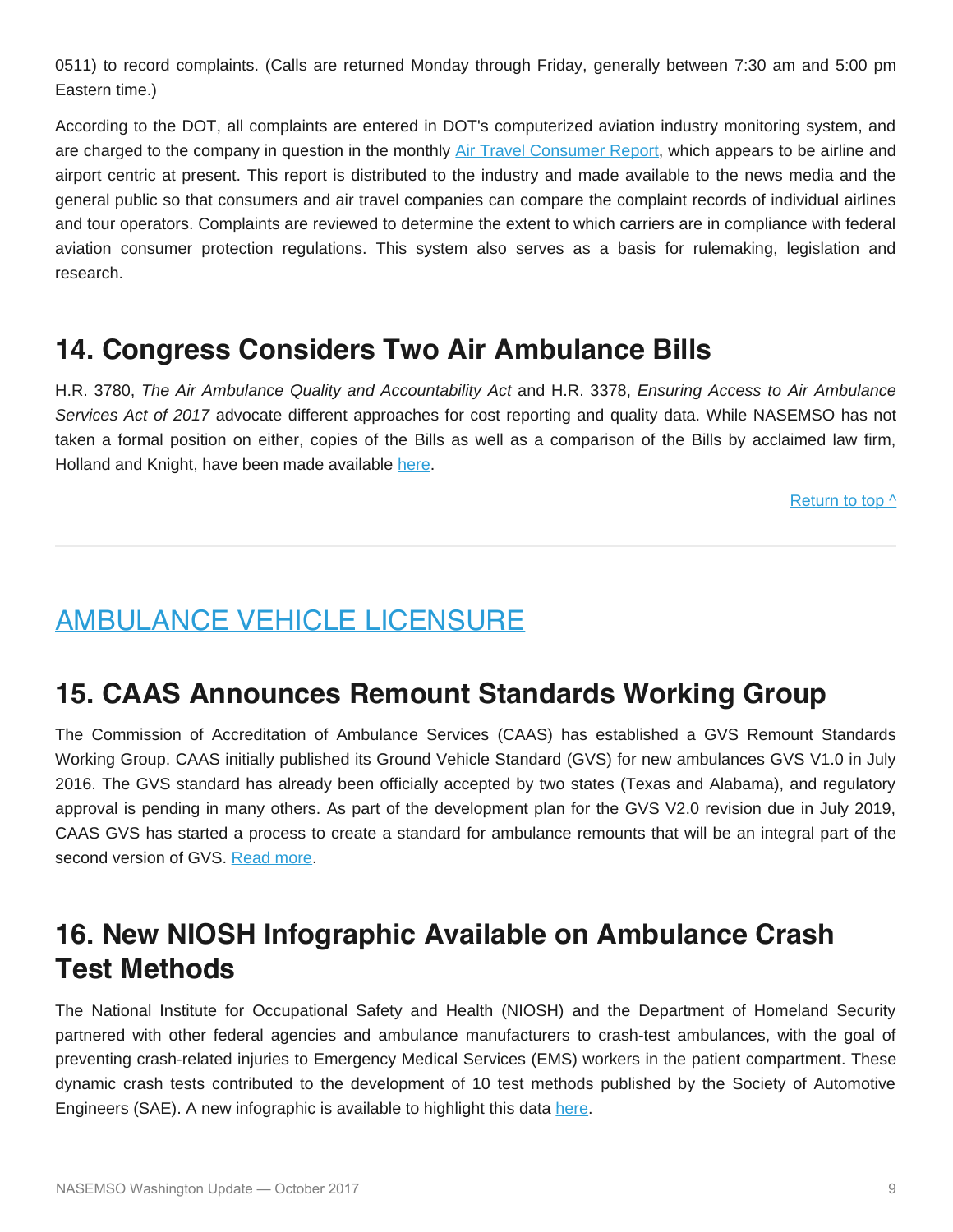## <span id="page-9-0"></span>**COMMUNICATIONS**

## **17. FirstNet Update: Full Implementation Scheduled for March 2018**

24 states and territories have opted in to the First Responder Network Authority (FirstNet) network, the nation's first high-speed broadband public safety network. FirstNet reaches the half-way point with the recent addition of Texas and Idaho; so far, none of the 56 states or territories have opted out. This new network will connect all first responders through voice, video and data, enabling different agencies and jurisdictions access to the same information and applications.

FirstNet requirements are being driven by public safety needs, and applications are vetted before implementation. FirstNet will also have push capabilities, meaning information and applications can be sent to first responders at the scene. This improves situational awareness in the field, critical to first responder safety in the current threat environment.

Things are moving quickly with FirstNet after years of planning. AT&T holds the contract for development and full implementation is currently scheduled for March 2018, right around the corner. FirstNet has delivered official notice of State Plans to governors. Governors will have 90 days – until Dec. 28 – to decide whether to accept the FirstNet/AT&T plan for deploying the nationwide public safety broadband network or initiate the process to have the state take on the responsibility for deploying its own Radio Access Network (RAN) that must be interoperable with the FirstNet network. If a state does not take any action on its updated State Plan by Dec. 28, the state will automatically opt in to the FirstNet network. This key milestone follows delivery of updated State Plans to the states and territories last week. [Read more](https://www.firstnet.gov/).

[Return to top ^](#page-0-0)

## <span id="page-9-1"></span>COMMUNITY PARAMEDICINE

## **18. OR MIH Program Documents Reduced Hospital Readmissions**

A new report, *Reducing Hospital Readmissions with Mobile Integrated Health*, is now available from HealthInsight, the Medicare Quality Innovation Network-Quality Improvement Organization for Nevada, New Mexico, Oregon and Utah, under contract with the Centers for Medicare & Medicaid Services (CMS). According to the report:

Hospital readmissions continue to be a challenge and with the implementation of the Hospital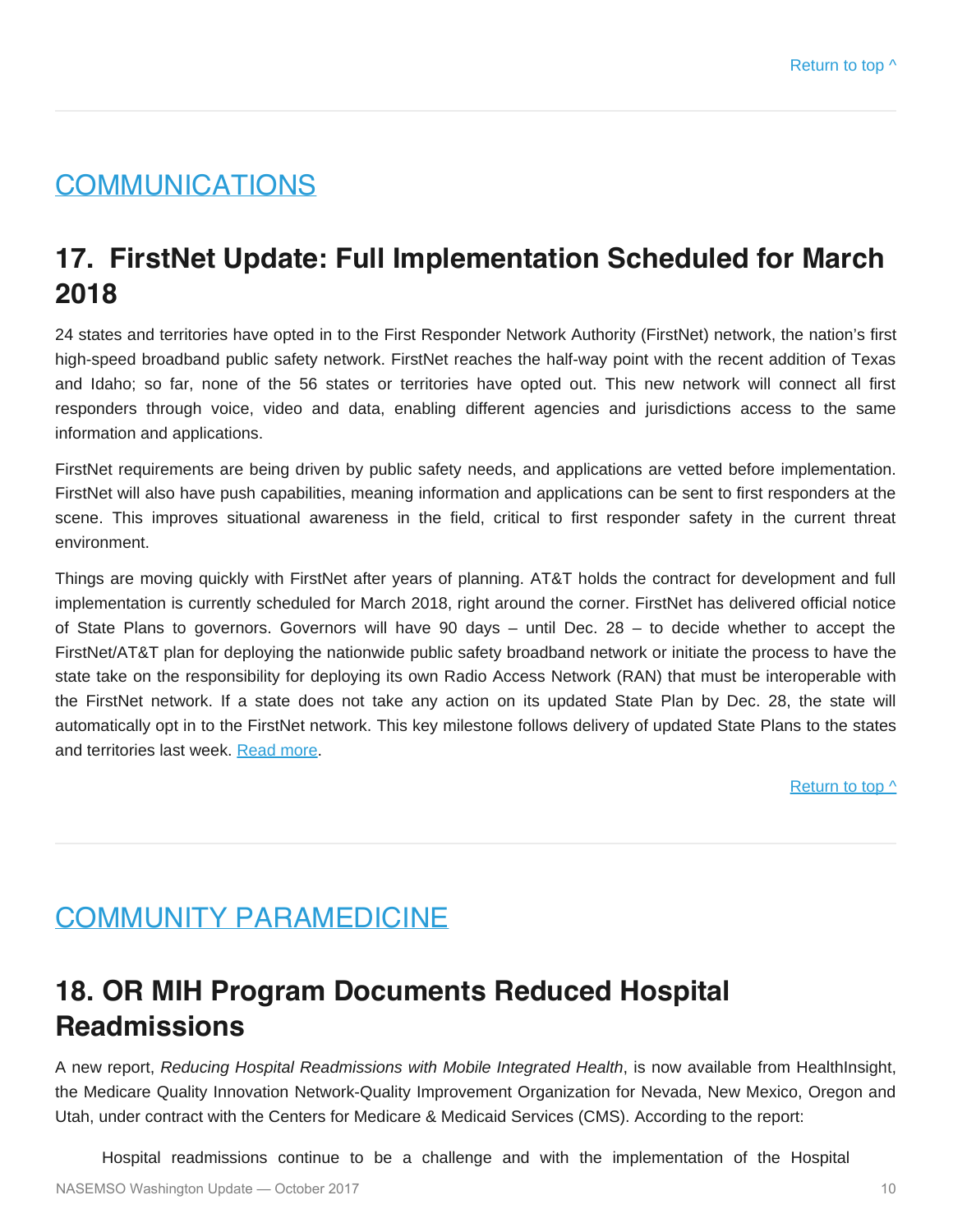Readmissions Reduction Program by Medicare, hospitals are feeling the readmission challenge in their bottom lines with penalties for excessive readmissions. There are a plethora of programs and intervention ideas available for hospital to implement within their own systems, but this is not solely a hospital issue, it involves the community as well.

Mobile integrated health programs seek to fill gaps patients experience when leaving the hospital to return home. In this paper, these services were provided by a community paramedic for four weeks post hospital discharge. These paramedics worked with patients to assist them in understanding their post-discharge instructions regarding care, symptoms and medications in order to help them achieve success at home and stay out of the hospital.

Data aggregated from two mobile integrated health programs working with a single hospital show that this method can be successful at reducing readmissions to hospitals within 30 days of discharge. This reduction improved the health of the individual patients that were directly impacted by the services, but also reduced cost to, and burden on, the healthcare system.

[Read the report.](http://www.medstar911.org/Websites/medstar911/images/Health Insight Oregon MIH Evaluation.pdf)

## **19. HRSA Releases Curriculum to Train Primary Care Workforce on Dementia Care**

More than five million Americans live with Alzheimer's Disease and one out of every three people will die from it or another form of dementia. A new Health Resources and Services Administration (HRSA) funded training curriculum addresses a growing need to train the primary care workforce about dementia care. The 16 core module curriculum and supplemental tools can be used by health professions faculty, students and primary care practitioners and promote interprofessional teamwork in caring for dementia patients. Learn more and share the new curriculum [here](https://bhw.hrsa.gov/grants/geriatrics/alzheimers-curriculum).

## **20. AHRQ News from the MIH-CP Committee**

The Agency for Healthcare Research and Quality (AHRQ) has published several EMS 3.0 transformation projects on their [Healthcare Innovation Exchange](https://innovations.ahrq.gov/) (MedStar, REMSA, San Diego RAP, BJC/Christian Hospital EMS profiles below) and has invited several agencies and associations to conduct presentations to their researchers in Rockville, MD. They were also instrumental in teaching the importance of patient experience and patient's perception of health status as outcome measures for MIH programs. And, they have participated in the [MIH Outcome Measures project](http://www.naemt.org/2016/MIH-CP/mih-cp-toolkit):

- [Trained Paramedics Provide Ongoing Support to Frequent 911 Callers, Reducing Use of Ambulance and](https://innovations.ahrq.gov/profiles/trained-paramedics-provide-ongoing-support-frequent-911-callers-reducing-use-ambulance-and) [Emergency Department Services](https://innovations.ahrq.gov/profiles/trained-paramedics-provide-ongoing-support-frequent-911-callers-reducing-use-ambulance-and)
- [New Care and Referral Pathways for Nonemergent 911 Callers and At-Risk Patients Reduce Emergency](https://innovations.ahrq.gov/profiles/new-care-and-referral-pathways-nonemergent-911-callers-and-risk-patients-reduce-emergency) [Department Visits and Readmissions, Generate Substantial Cost Savings](https://innovations.ahrq.gov/profiles/new-care-and-referral-pathways-nonemergent-911-callers-and-risk-patients-reduce-emergency)
- [Specially Trained Paramedics Respond to Nonemergency 911 Calls and Proactively Care for Frequent](https://innovations.ahrq.gov/profiles/specially-trained-paramedics-respond-nonemergency-911-calls-and-proactively-care-frequent) [Callers, Reducing Inappropriate Use of Emergency Services](https://innovations.ahrq.gov/profiles/specially-trained-paramedics-respond-nonemergency-911-calls-and-proactively-care-frequent)
- [Data-Driven System Helps Emergency Medical Services Identify Frequent Callers and Connect Them to](https://innovations.ahrq.gov/profiles/data-driven-system-helps-emergency-medical-services-identify-frequent-callers-and-connect) [Community Services, Reducing Transports and Costs](https://innovations.ahrq.gov/profiles/data-driven-system-helps-emergency-medical-services-identify-frequent-callers-and-connect)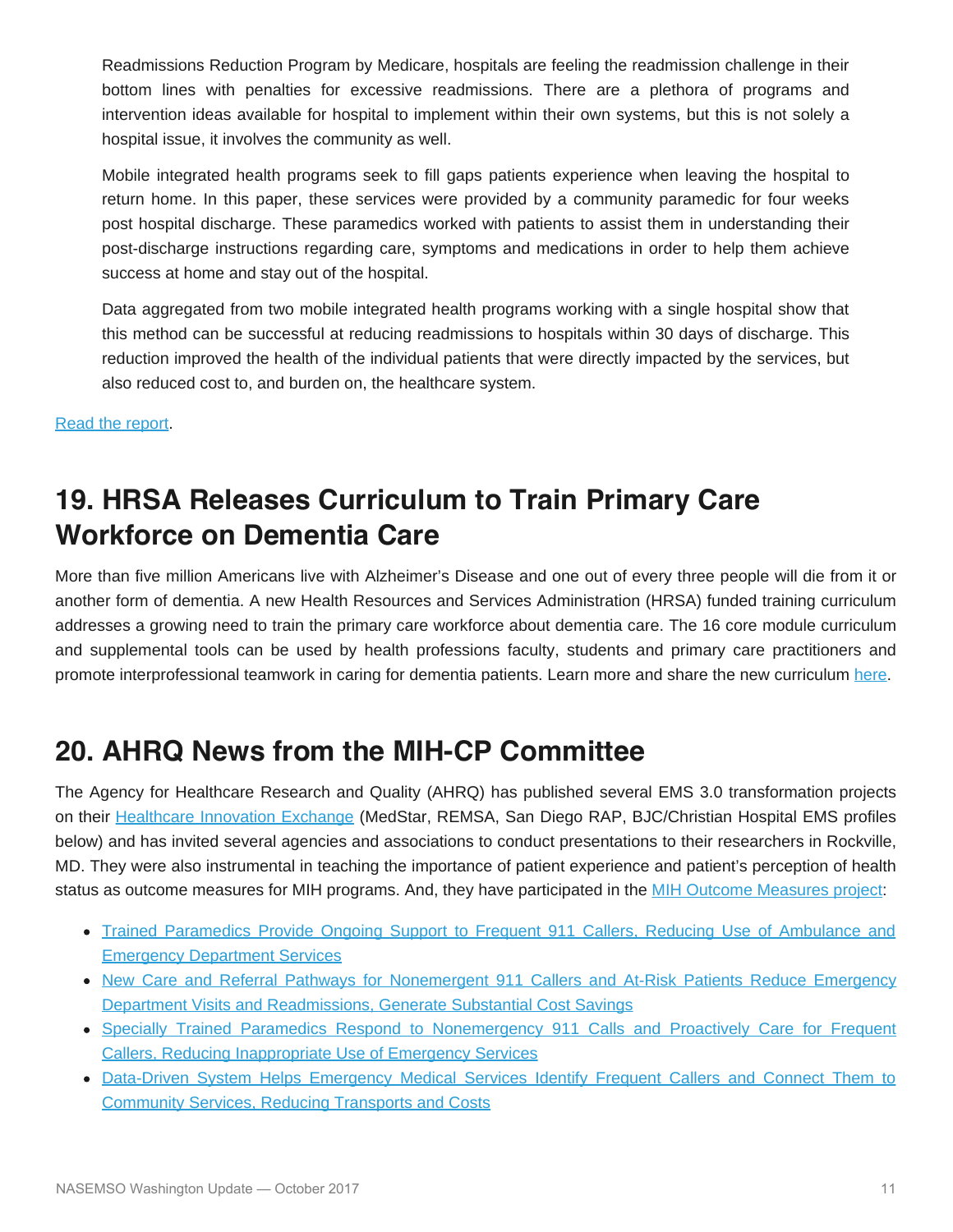# **21. Webinar: Increasing Access to Care: Telemedicine and the Law**

The Public Health Law Program (PHLP) is co-sponsoring the second webinar in a three-part series with the American Health Lawyers Association called "Hot Topics at the Intersection of Public Health and Health Care." This webinar will discuss state and local laws related to telemedicine. This webinar is free and will take place October 17, 2017, 1:00 pm–2:30 pm (EDT). [Read more](https://distancelearning.healthlawyers.org/p/PI-HTI17C).

## **22. CMS Innovation Center Announces RFI**

Medicare's main trust fund is projected to run out in just eleven years, and Medicaid is the second largest budget item for states on average (behind K-12 education) and is growing rapidly. Improving quality and reducing costs are imperative. One of the most important goals at CMS is fostering an affordable, accessible healthcare system that puts patients first.

Through this informal Request for Information (RFI) the CMS Innovation Center (Innovation Center) is seeking your feedback on a new direction to promote patient-centered care and test market-driven reforms that empower beneficiaries as consumers, provide price transparency, increase choices and competition to drive quality, reduce costs, and improve outcomes. The Innovation Center welcomes stakeholder input on the ideas included below, on additional ideas and concepts, and on the future direction of the Innovation Center. In particular, the Innovation Center is interested in testing models in the following eight focus areas:

- Increased participation in Advanced Alternative Payment Models (APMs);
- Consumer-Directed Care & Market-Based Innovation Models;
- Physician Specialty Models;
- Prescription Drug Models;
- Medicare Advantage (MA) Innovation Models;
- State-Based and Local Innovation, including Medicaid-focused Models;
- Mental and Behavioral Health Models; and
- Program Integrity.

However, the Innovation Center may also test models in other areas. To be assured consideration, please [submit](http://links.govdelivery.com/track?type=click&enid=ZWFzPTEmbXNpZD0mYXVpZD0mbWFpbGluZ2lkPTIwMTcwOTIwLjc4Mzg1ODgxJm1lc3NhZ2VpZD1NREItUFJELUJVTC0yMDE3MDkyMC43ODM4NTg4MSZkYXRhYmFzZWlkPTEwMDEmc2VyaWFsPTE4MDk0MjI4JmVtYWlsaWQ9cm9iaW5zb25AbmFzZW1zby5vcmcmdXNlcmlkPXJvYmluc29uQG5hc2Vtc28ub3JnJnRhcmdldGlkPSZmbD0mZXh0cmE9TXVsdGl2YXJpYXRlSWQ9JiYm&&&100&&&https://survey.max.gov/429625) [comments online](http://links.govdelivery.com/track?type=click&enid=ZWFzPTEmbXNpZD0mYXVpZD0mbWFpbGluZ2lkPTIwMTcwOTIwLjc4Mzg1ODgxJm1lc3NhZ2VpZD1NREItUFJELUJVTC0yMDE3MDkyMC43ODM4NTg4MSZkYXRhYmFzZWlkPTEwMDEmc2VyaWFsPTE4MDk0MjI4JmVtYWlsaWQ9cm9iaW5zb25AbmFzZW1zby5vcmcmdXNlcmlkPXJvYmluc29uQG5hc2Vtc28ub3JnJnRhcmdldGlkPSZmbD0mZXh0cmE9TXVsdGl2YXJpYXRlSWQ9JiYm&&&100&&&https://survey.max.gov/429625) or by email to [CMMI\\_NewDirection@cms.hhs.gov](mailto:CMMI_NewDirection@cms.hhs.gov) through 11:59 p.m. EST November 20, 2017.

Return to top  $\wedge$ 

# <span id="page-11-0"></span>EMS EDUCATION

## **23. CoAEMSP Provides Important Update to Competency Measures**

NASEMSO Washington Update — October 2017 12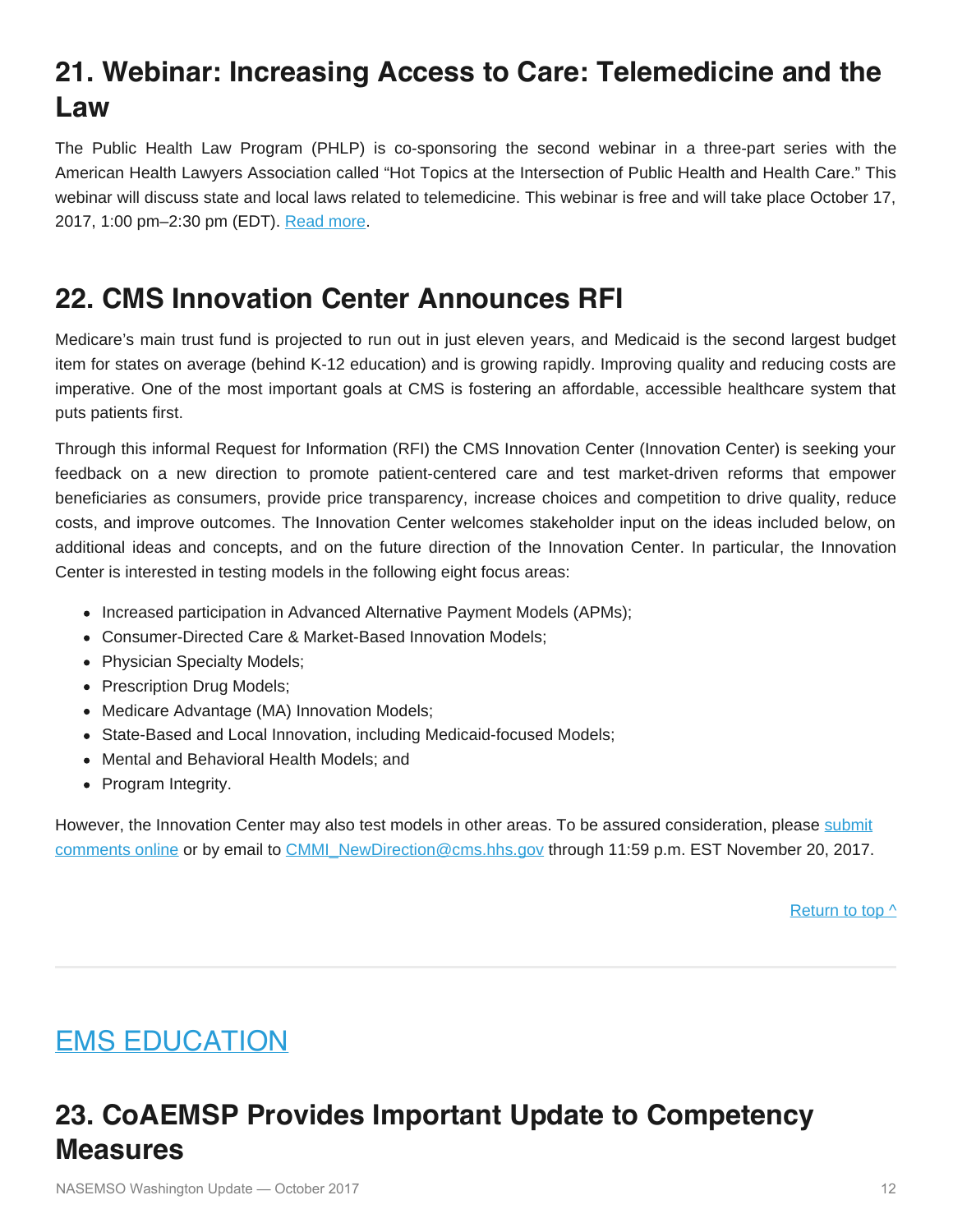Paramedic programs seeking and maintaining accreditation awarded by the Commission on Accreditation of Allied Health Education Programs (CAAHEP) must demonstrate compliance with the [CAAHEP Standards and Guidelines](http://r20.rs6.net/tn.jsp?f=001rKDEMvwVnHIThvrZrLFTRbrngYEiCV_IZF4k22pV-AI_cp4300hVDHgyQOkhJNWgKequy2p1EVvTOwtAqHpQ3bwAGHbM63u2d1ISdWqwcRPbQw1Hu8bGvmpesu_p0AN5_y1KFI8mxtg_7z3vaFkyoESOfH8LMPiSybPVBlM2CsW_voWg9zsS-lIN-XBdCA4x&c=X7lP0m6S9OctGBVOMfpmijTHrCis0Xo8sMNqFjdsUMCCKwOFw075pA==&ch=-QGSdSNukNYoDTv_cH9WoLK4LWxMdbT23Qc5DbNzyUSwPaFDW1fBCg==) [for the Accreditation of Educational Programs in the Emergency Medical Services Professions.](http://r20.rs6.net/tn.jsp?f=001rKDEMvwVnHIThvrZrLFTRbrngYEiCV_IZF4k22pV-AI_cp4300hVDHgyQOkhJNWgKequy2p1EVvTOwtAqHpQ3bwAGHbM63u2d1ISdWqwcRPbQw1Hu8bGvmpesu_p0AN5_y1KFI8mxtg_7z3vaFkyoESOfH8LMPiSybPVBlM2CsW_voWg9zsS-lIN-XBdCA4x&c=X7lP0m6S9OctGBVOMfpmijTHrCis0Xo8sMNqFjdsUMCCKwOFw075pA==&ch=-QGSdSNukNYoDTv_cH9WoLK4LWxMdbT23Qc5DbNzyUSwPaFDW1fBCg==)

Critical components to this process are demonstrating the program is providing "adequate numbers of patients, proportionally distributed by age-range, chief complaint and interventions in the delivery of emergency care" [CAAHEP Standard III.A.2. Hospital/Clinical Affiliations and Field/Internship Affiliations]; showing progression of learning from the class to the lab to clinical to field to the capstone field internship [III.C.1. Curriculum (Sequencing)]; and establishing a minimum number of patient encounters [III.C.2. Curriculum] prior to program completion.

One tool used to demonstrate meeting the CAAHEP Standards is commonly known as CoAEMSP's Appendix G: Student Minimum Competency Matrix, or simply, Appendix G. [Read the complete document](http://r20.rs6.net/tn.jsp?f=001rKDEMvwVnHIThvrZrLFTRbrngYEiCV_IZF4k22pV-AI_cp4300hVDNWz31xOd5y1Hq7jHlaCUaYlmNJvdpJkaxEmWSW7gkWYB25E55EKs1x9SJR2ATXuZ5D8foJzlOqVU7k3N6XIfd5y4N8qAyBpPhCpIEmvan_BlanCnEC5qh1LoGVMTeTXvtXT83ptvTMrFQI7O6yHSDrerW0Js3UNO2q7WXcfPl3xa_q_aRLlSro=&c=X7lP0m6S9OctGBVOMfpmijTHrCis0Xo8sMNqFjdsUMCCKwOFw075pA==&ch=-QGSdSNukNYoDTv_cH9WoLK4LWxMdbT23Qc5DbNzyUSwPaFDW1fBCg==) or [Download 'Appendix](http://r20.rs6.net/tn.jsp?f=001rKDEMvwVnHIThvrZrLFTRbrngYEiCV_IZF4k22pV-AI_cp4300hVDNWz31xOd5y1r4Z5wouqpvd1JMgbyu8JsCFfB-ZDKPrbJb5O4vhvquIW3_XXp43Znz_arlPBCkkUff7dbreOzTUvCe3-3gCQMCdPX51Px7-sX6MkKpfwW0FQo4PrStTKU55Ud7ihCeQT__Z47QvdC7C8zpGBSE3X0UThA0A6NuPiS3rrjaDdbo0=&c=X7lP0m6S9OctGBVOMfpmijTHrCis0Xo8sMNqFjdsUMCCKwOFw075pA==&ch=-QGSdSNukNYoDTv_cH9WoLK4LWxMdbT23Qc5DbNzyUSwPaFDW1fBCg==) [G - Student Minimum Competency Matrix - effective July 1, 2019](http://r20.rs6.net/tn.jsp?f=001rKDEMvwVnHIThvrZrLFTRbrngYEiCV_IZF4k22pV-AI_cp4300hVDNWz31xOd5y1r4Z5wouqpvd1JMgbyu8JsCFfB-ZDKPrbJb5O4vhvquIW3_XXp43Znz_arlPBCkkUff7dbreOzTUvCe3-3gCQMCdPX51Px7-sX6MkKpfwW0FQo4PrStTKU55Ud7ihCeQT__Z47QvdC7C8zpGBSE3X0UThA0A6NuPiS3rrjaDdbo0=&c=X7lP0m6S9OctGBVOMfpmijTHrCis0Xo8sMNqFjdsUMCCKwOFw075pA==&ch=-QGSdSNukNYoDTv_cH9WoLK4LWxMdbT23Qc5DbNzyUSwPaFDW1fBCg==).

## **24. METC Uses Hologram Technology to Train Combat Medics**

Students in Combat Medic Training program Alpha Class 70-17 at the Medical Education and Training Campus at Joint Base San Antonio-Fort Sam Houston is learning how to respond to a variety of obstetrics emergencies utilizing specialized training manikins in the OB lab and, as part of a new pilot program, incorporating three-dimensional hologram images into the training. The Combat Medic Training program is the first METC program to incorporate hologram technology to augment training. [Read more](http://www.jbsa.mil/News/News/Article/1287208/medical-education-and-training-campus-uses-hologram-technology-to-train-combat/).

[Return to top ^](#page-0-0)

## <span id="page-12-0"></span>HEALTH AND MEDICAL PREPAREDNESS

#### **25. FEMA Releases 48 Core Capability Development Sheets**

The Federal Emergency Management Agency (FEMA) has released 48 Core Capability Development Sheets to provide state, local, tribal, and territorial jurisdictions with suggestions for how to improve their core capabilities and close capability gaps identified through the Threat and Hazard Identification and Risk Assessment (THIRA), the State Preparedness Report (SPR), or other capability analysis.

By working with their local jurisdictions and using the resources identified in the Core Capability Development Sheets, states may be able to improve their self-assessed proficiency ratings, which are reported annually in the SPR. Each Core Capability Development Sheet provides the core capability definition and tasks, relevant trainings, example capability targets, typed resources, critical planning partners, validation techniques, and additional organizations that support the development of the specific core capability. The FEMA Core Capability Development Sheets are posted on the **[FEMA Technical Assistance Program website](https://www.fema.gov/fema-technical-assistance-program)**.

## **26. DEA Releases 2017 Drugs of Abuse Resource Guide**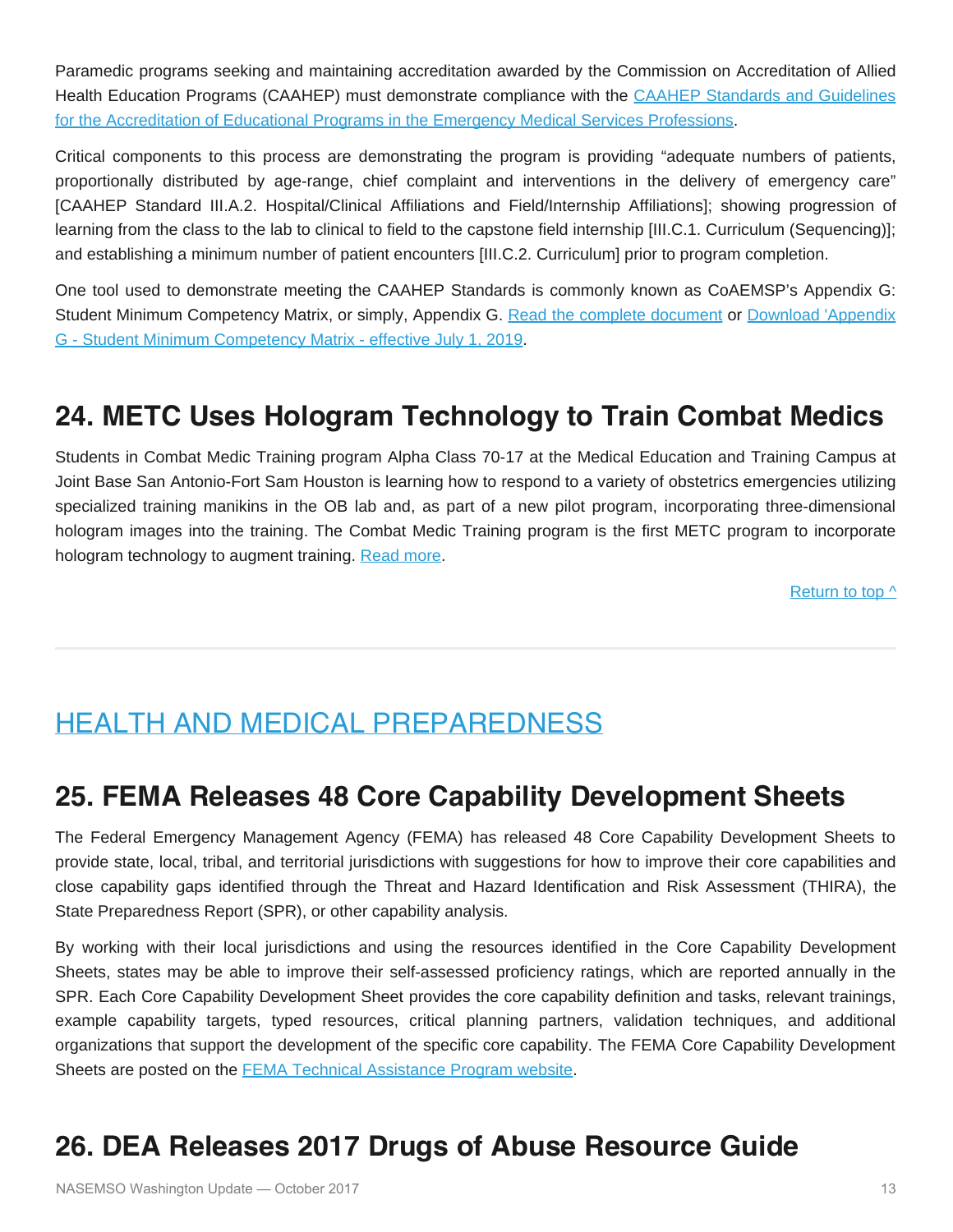The U.S. Drug Enforcement Administration recently released the 2017 edition of Drugs of Abuse, A DEA Resource Guide. The Drugs of Abuse guide is released on a periodic basis and designed to be a reliable resource on the most commonly abused and misused drugs in the United States. The guide provides important science-based information about the harms and consequences of drug use, describing a drug's effects on the body and mind, overdose potential, origin, legal status, and other key factors.

The 2017 edition updates the 2015 Drugs of Abuse publication with the most current information on new and emerging trends in drug misuse and abuse, including fentanyl, other opioids, and synthetic drugs. Because education plays a critical role in preventing substance abuse, this comprehensive guide is intended as a tool not just for medical practitioners and law enforcement officials, but also for educators, families, and communities. View the 2017 Drugs of Abuse resource guide and more information [here.](https://go.usa.gov/xN7Qm)

### **27. FEMA Addresses Pet Preparedness in CERT Modules**

In a recent blog on the Assistant Secretary for Preparedness and Response (ASPR) website, Capt. Charlotte Spires suggests, "Pet preparedness is critical to national health security." Over half (68%) of all households in the U.S. have a pet, according to the American Pet Products Association. Even though so many Americans are proud pet owners, animal preparedness is an area of disaster planning that is not often discussed. Emergency management, health professionals, and first responders likely will encounter animals at some point before, during, or after an emergency. The Federal Emergency Management Agency (FEMA) offers a range of resources to support animal response, including modules for CERT Basic Training. [Read more.](https://www.fema.gov/media-library/assets/documents/27983)

An [Animal Emergency Response Planning Toolkit](http://static1.squarespace.com/static/556f7134e4b0675e4b66298c/t/55b6526fe4b04e39fb636138/1438012015200/animalresponsetoolkit.pdf) is also available from the Animal Emergency Management Program and Colorado Veterinary Medical Foundation.

### **28. NC Offers White Paper on Active Shooter Response**

The North Carolina "White Paper for the Integrated Public Safety Response to the Active Shooter/Active Assailant" is the culmination of a four-year effort with a multi-agency, multi-jurisdictional, multi-discipline group representing more than 50 local, state and federal public safety agencies. A rapid, safe, and successful response to active shooter/active assailant incidents requires planning, training, and preparation. This white paper is based on nationally recognized best practice recommendations. The recommendations in this paper are voluntary and should be used to complement your agency's active assailant response protocol. On behalf of the North Carolina Active Assailant/Mass Violence Work Group, we hope that you will find this document to be a useful tool in your planning and preparing for an active assailant response in your community. More information is available [here](http://www.iaem.com/documents/State-of-North-Carolina-Active-Assailant-White%20Paper-02Aug2017.pdf).

## **29. HHS Partners to Develop First Intranasal Treatment for Cyanide Poisoning**

The first intranasal treatment for the life-threatening effects of cyanide poisoning will be developed under an agreement between the U.S. Department of Health and Human Services' Office of the Assistant Secretary for Preparedness and Response (ASPR) and Emergent BioSolutions of Gaithersburg, Maryland. Cyanide could be used as a chemical weapon against the United States. Under the 17-month, \$12.7 million agreement, Emergent will develop an intranasal, stabilized form of Isoamyl Nitrite. Amyl Nitrite traditionally has been used to treat angina NASEMSO Washington Update — October 2017 14 and the control of the control of the control of the control of the control of the control of the control of the control of the control of the control of the control of the contr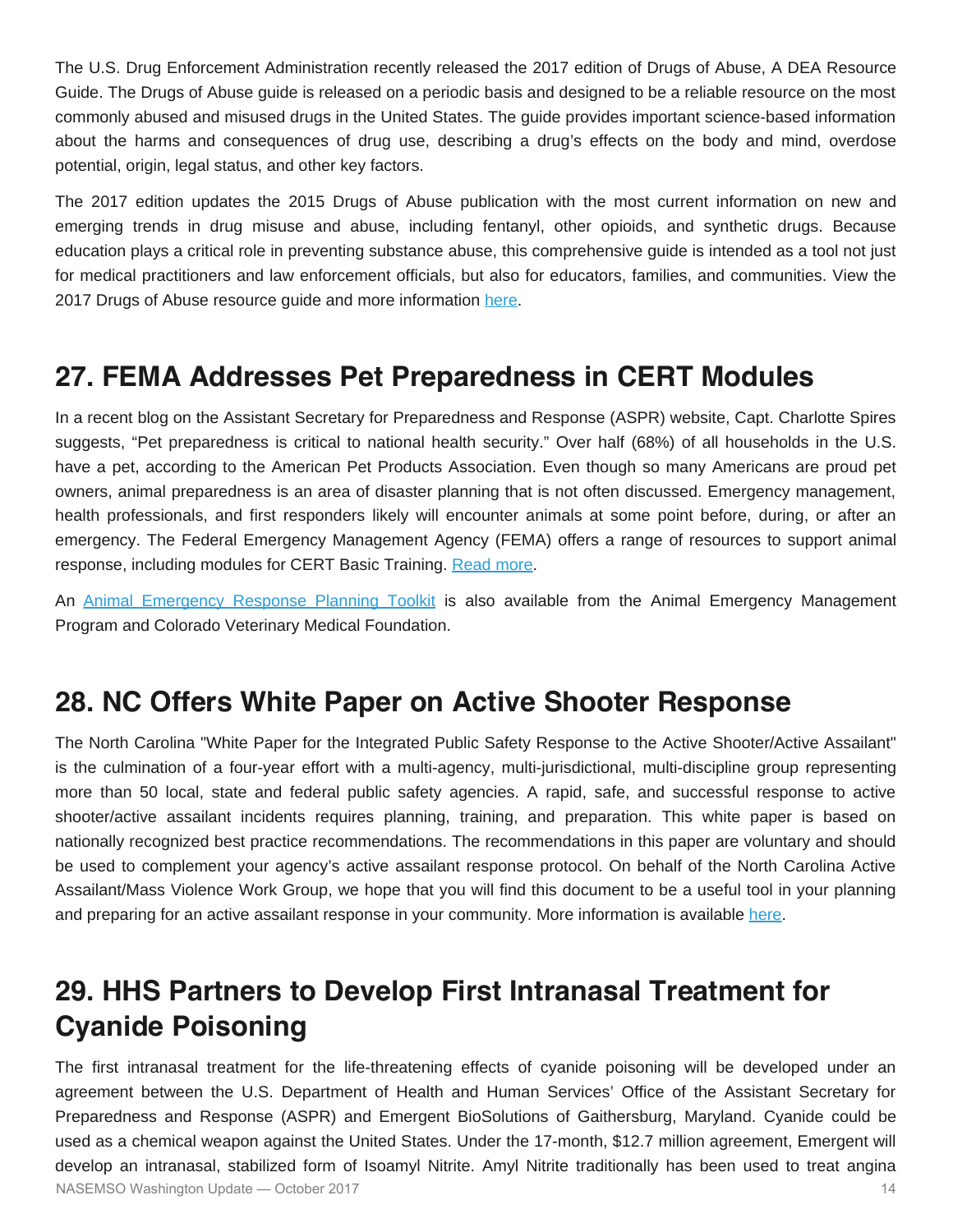## **30. NASEM Workshop Brief Explores Disaster Health Volunteerism**

The Forum on Medical and Public Health Preparedness for Disasters and Emergencies of the Health and Medicine Division of the National Academies of Sciences, Engineering, and Medicine convened a 4-hour session at the 2017 Preparedness Summit. The participants discussed potential characteristics of society in the year 2042 and the key resources, tools, and opportunities necessary to support the development of a robust, scalable, and regularly engaged disaster health volunteer workforce prepared for such a future. This "Proceedings of a Workshop–in Brief" highlights key points made by workshop participants during the presentations and discussions. It is not intended to provide a comprehensive summary of information shared during the workshop. [Read more.](https://www.nap.edu/catalog/24859/preparing-for-the-future-of-disaster-health-volunteerism-proceedings-of)

## **31. National Fusion Centers Highlighted in 2016 Final Report**

The Department of Homeland Security Performance Measurement and Evaluation Branch is excited to announce the release of the 2016 National Network of Fusion Centers Final Report (2016 Final Report). The 2016 Final Report summarizes the aggregated data from the 2016 Fusion Center Profile System and other sources, providing a comprehensive picture of the National Network's performance. Key findings, conclusions and recommendations in this 2016 Final Report center on:

- The need for a shared understanding of critical fusion center functions
- The importance of staffing, training and collaboration that aligns with key fusion center focus areas
- The need for training, transition procedures and onboarding materials to enhance skills and maintain continuity for new and existing staff
- The restrictions state and local laws and policies impose on many fusion centers in sharing analytical products on the Homeland Security Information Network-Intelligence Community of Interest (HSIN-Intel) and elsewhere; and
- The opportunity to convert increased fusion center colocation and law enforcement focus into outcomes that more fully address partner needs.

[Read more.](https://www.dhs.gov/fusion-center-annual-assessment-final-reports)

## **32. "Bad Samaritan" Laws Contemplated by Lawmakers**

Following a witnessed drowning recorded by teens while mocking the victim, lawmakers in Arizona and Florida are considering legislation that requires someone to act when they see someone else in grave danger. The laws would impose either a duty to rescue or duty to call 9-1-1 or otherwise alert authorizes during emergencies. According to Stateline, only a handful of states have similar, broad "bad Samaritan laws," which apply to any bystander who witnesses an emergency or crime. [Read more.](http://www.pewtrusts.org/en/research-and-analysis/blogs/stateline/2017/09/19/why-its-hard-to-punish-bad-samaritans)

# **33. Abstracts Sought for 2018 Preparedness Summit**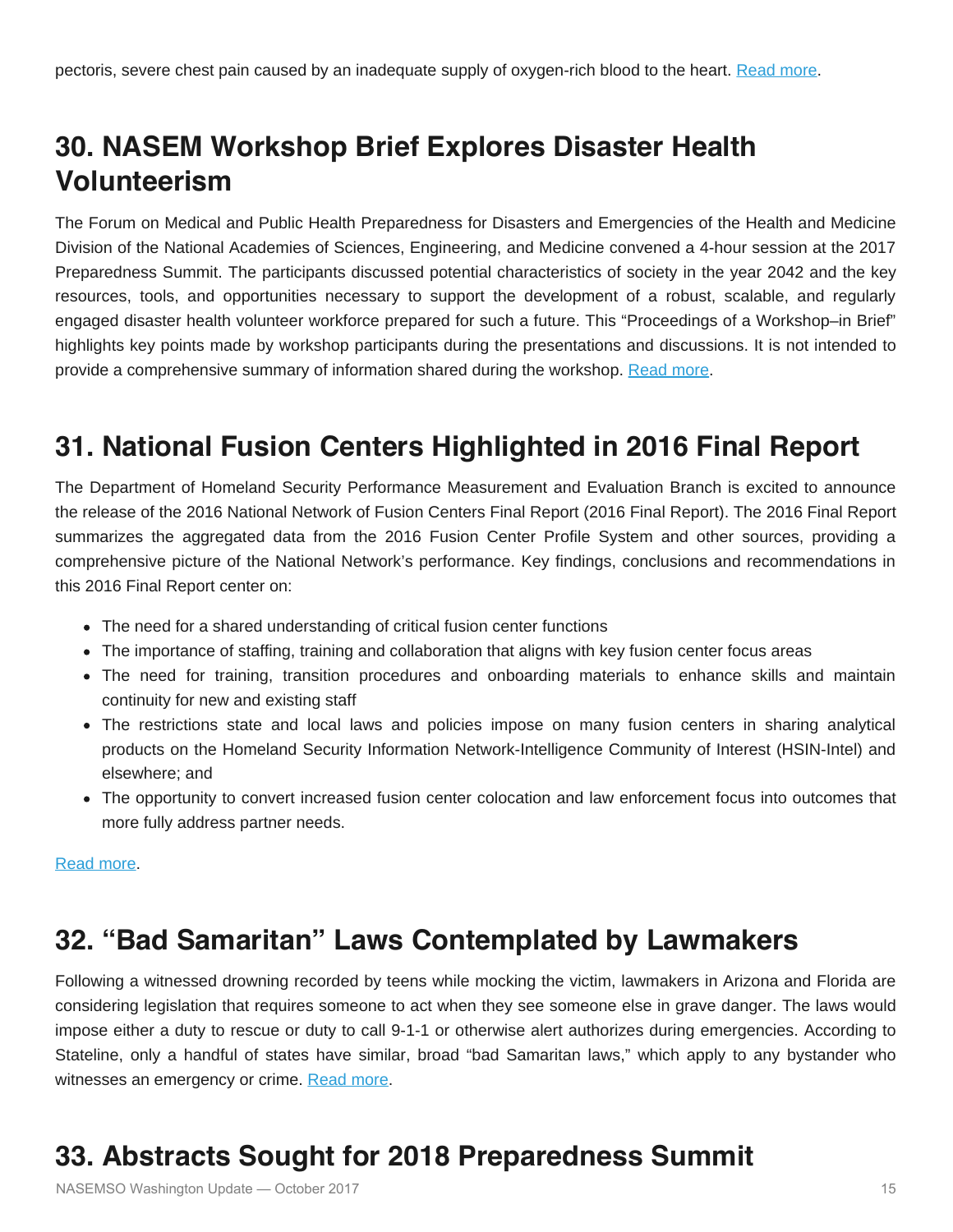The Planning Committee for the 2018 Preparedness Summit invites public health, health care, disaster relief, emergency management, and other professionals nationwide to showcase and share their research findings, best practice training models, tools, or other resources that advance the field of public health and health care preparedness. The committee is especially interested in identifying sessions that are:

- Evidence-based:
- Demonstrate tools and resources that are replicable and scalable at the local, state, tribal, or national level; or
- Highlight programs or model practices that have proven effective in building and sustaining public health and healthcare preparedness at the local, state, tribal, or national level.

Deadline for submission is October 13. [Read more.](http://preparednesssummit.org/abstract-instructions/)

## **34. GAO Report Focuses on Technologies to Enable Rapid Diagnosis of Infectious Disease**

Infectious diseases continue to represent a threat to the health and livelihoods of people worldwide. Many infectious diseases can initially present with similar symptoms, making diagnosis challenging.

To address this challenge, federal agencies have identified technologies that can help diagnose infectious diseases by using multiplex assays—simultaneously testing for, or measuring, the presence of different pathogens. These technologies can also be deployed at or near the site of patient care.

In this report, GAO discusses (1) the reported performance characteristics and costs of these technologies, (2) the technical challenges associated with multiplexing assays, and (3) the potential benefits and reported implementation challenges associated with these technologies. To conduct this technology assessment, GAO reviewed Department of Defense (DOD), Department of Homeland Security (DHS), and Food and Drug Administration (FDA) documentation and scientific literature, and interviewed agency officials, developers and users of these technologies. Among available technologies offered by the eight developers that GAO visited, procurement costs ranged from \$25,000 to \$530,000, and per-test operational costs ranged from \$20 to \$200. Read *[Technology](http://www.gao.gov/products/GAO-17-347) [Assessment: Medical devices: Capabilities and challenges of technologies to enable rapid diagnoses of infectious](http://www.gao.gov/products/GAO-17-347) [diseases](http://www.gao.gov/products/GAO-17-347)*. GAO-17-347, August 14

- [View report](http://www.gao.gov/products/GAO-17-347)
- [View highlights](http://www.gao.gov/assets/690/686536.pdf)
- [Listen to podcast](http://www.gao.gov/multimedia/podcasts/687053)

[Return to top ^](#page-0-0)

## <span id="page-15-0"></span>MEDICAL DIRECTION

## **35. FDA Approves 1st Blood Sugar Monitor Not Requiring**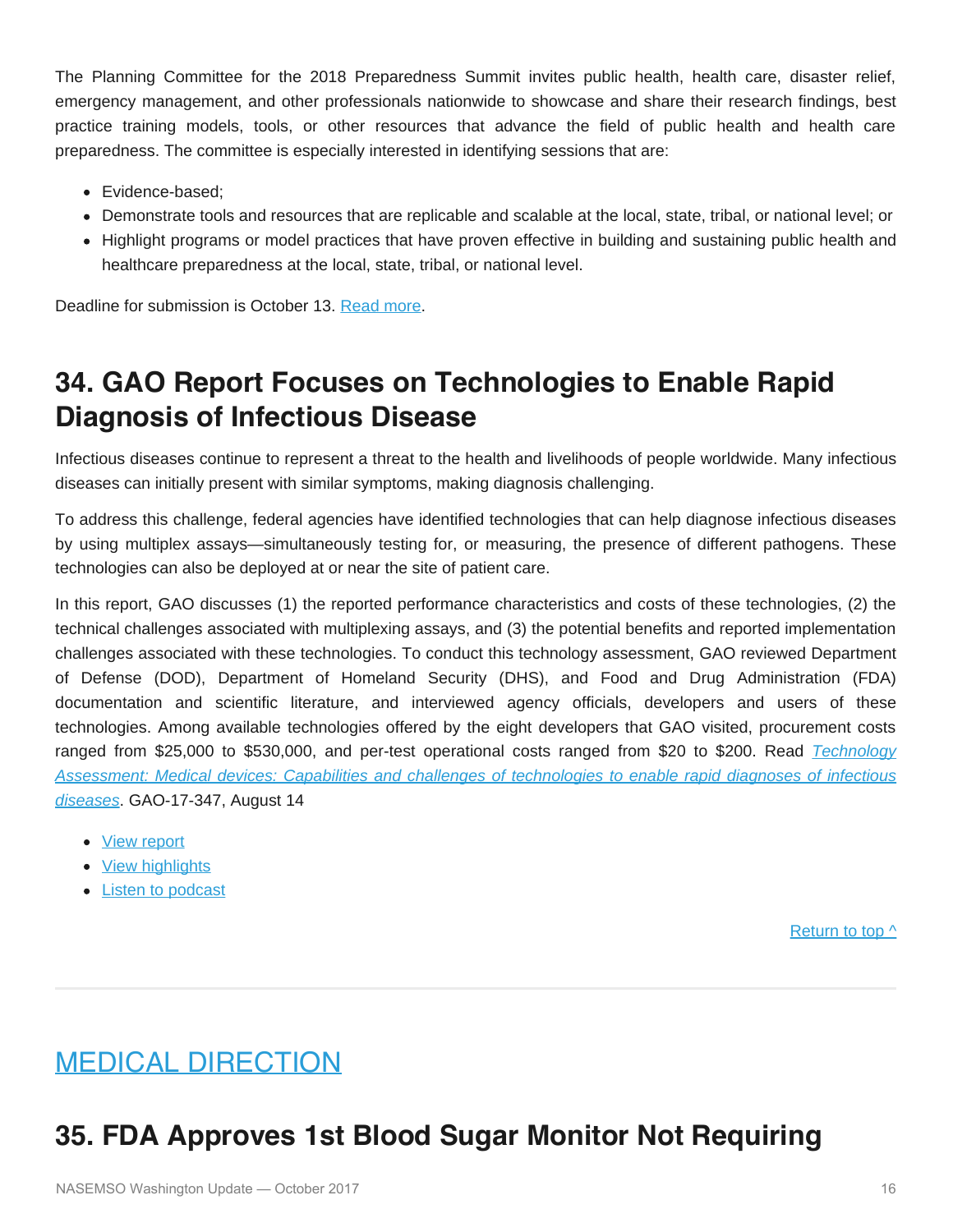## **Blood Sample Calibration**

The U.S. Food and Drug Administration (FDA) recently approved the FreeStyle Libre Flash Glucose Monitoring System, the first continuous glucose monitoring system that can be used by adult patients to make diabetes treatment decisions without calibration using a blood sample from the fingertip.

The system reduces the need for fingerstick testing by using a small sensor wire inserted below the skin's surface that continuously measures and monitors glucose levels. Users can determine glucose levels by waving a dedicated, mobile reader above the sensor wire to determine if glucose levels are too high or too low, and how glucose levels are changing.

It is intended for use in people 18 years of age and older with diabetes; after a 12-hour start-up period, it can be worn for up to 10 days. Patients wave a reader device over it to see the current blood sugar level and changes over the past eight hours. [Read more](https://www.fda.gov/NewsEvents/Newsroom/PressAnnouncements/ucm577890.htm).

## **36. ACC/AHA Revise Performance and Quality Measures**

The American College of Cardiology and American Heart Association have updated their performance and quality measures for the care of adults with myocardial infarction. The update, published in the *Journal of the American College of Cardiology*, aims to reflect ACC/AHA guidelines on ST-elevation MI (STEMI) and non-ST-elevation MI (NSTEMI) issued in 2013 and 2014. There are 11 new measures since the last set was published in 2008.

The new *performance* measures include:

- Immediate angiography for resuscitated out-of-hospital cardiac arrest in patients whose initial electrocardiogram shows STEMI
- Noninvasive stress testing before discharge in medically treated patients with STEMI or NSTEMI
- Cardiac troponin testing within 6 hours of arrival to the hospital

The new *quality* measures include:

- Risk-score stratification of NSTEMI patients
- Early (within 24 hours) invasive strategy in stabilized high-risk patients with NSTEMI
- Aldosterone antagonist at discharge for eligible STEMI and NSTEMI patients

The group retired a performance measure on smoking cessation counseling as well as eight quality measures. [Read](http://www.onlinejacc.org/content/early/2017/09/14/j.jacc.2017.06.032) [more](http://www.onlinejacc.org/content/early/2017/09/14/j.jacc.2017.06.032).

### **37. New Study Suggests Sepsis Mortality on the Rise**

According to a new study available through the JAMA Network, estimates from claims-based analyses suggest that the incidence of sepsis is increasing and mortality rates from sepsis are decreasing. However, estimates from claims data may lack clinical fidelity and can be affected by changing diagnosis and coding practices over time.

Investigators calculated sepsis incidence, outcomes, and trends from 2009-2014 using regression models and compared with claims-based estimates using *International Classification of Diseases, Ninth Revision, Clinical Modification* codes for severe sepsis or septic shock. Case-finding criteria were validated against Sepsis-3 criteria using medical record reviews. Researchers concluded that clinical criteria were more sensitive in identifying sepsis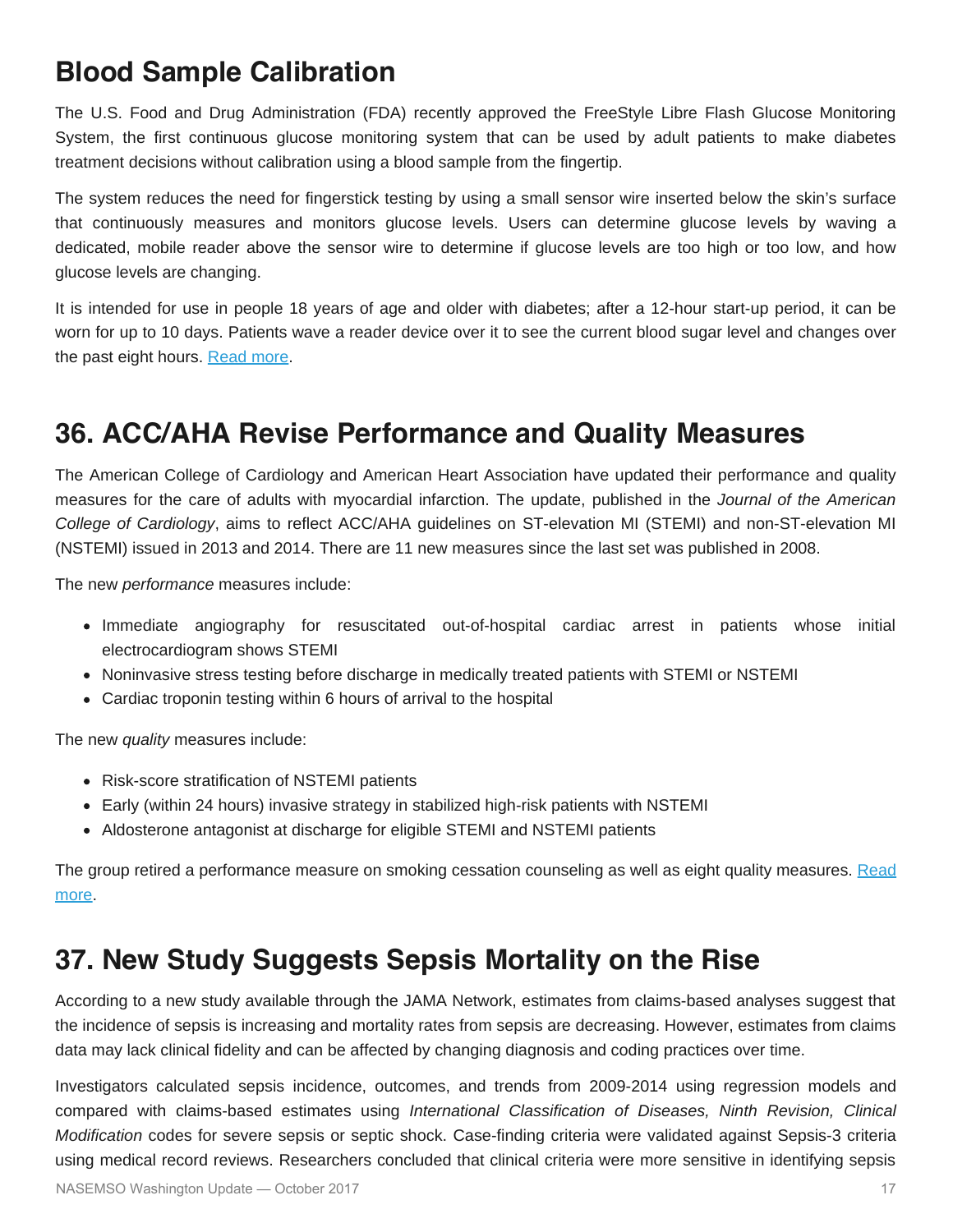## <span id="page-17-0"></span>PEDIATRIC EMERGENCY CARE

## **38. Congress Considers Legislation to Improve Pediatric Care on Commercial Aircraft**

The [Airplane Kids in Transit Safety Act \(KITS Act\) \(S. 1167/H.R. 2485\)](https://www.congress.gov/bill/115th-congress/senate-bill/1167) have been introduced in Congress and passed through both the Senate Commerce and House Transportation Committees. The Bill(s) would require the Federal Aviation Administration (FAA) to update emergency medical kits onboard commercial airplanes with appropriate medications and medical equipment for children. The Bills have bipartisan support and may be considered as amendments to the upcoming FAA Reauthorization Bill.

[Return to top ^](#page-0-0)

### <span id="page-17-1"></span>TRAUMA

## **39. Freeze-Dried Plasma Successfully Implemented in US Military Settings**

The Marine Corps will employ a new method that could cut down on the time it would take to save lives on the battlefield with a new type of freeze-dried plasma that could save 40 minutes off treating injured service members. Since last December, a handful of Navy Corpsmen serving with Marine Corps Forces Special Operations Command (MARSOC) overseas have deployed with freeze-dried plasma.

European allies have used freeze-dried plasma for more than 20 years, but U.S. regulatory concerns slowed the U.S. military's ability to also use the product. The Marine Corps was so anxious to use freeze-dried plasma, the service didn't wait for the Federal Drug Administration (FDA) to approve a U.S.-manufactured version. Instead, the Marine Corps received permission allowing forward deployed units to use a French-made freeze-dried plasma product until a U.S. version is approved. Starting in October 2017, all such units will have freeze-dried plasma. [Read](http://www.marines.mil/News/News-Display/Article/1302663/rugged-blood-for-rugged-men-freeze-dried-plasma-saves-sof-life/) [more](http://www.marines.mil/News/News-Display/Article/1302663/rugged-blood-for-rugged-men-freeze-dried-plasma-saves-sof-life/).

## **40. CDC Toolkit Helps to Address Fall Prevention in Older Adults**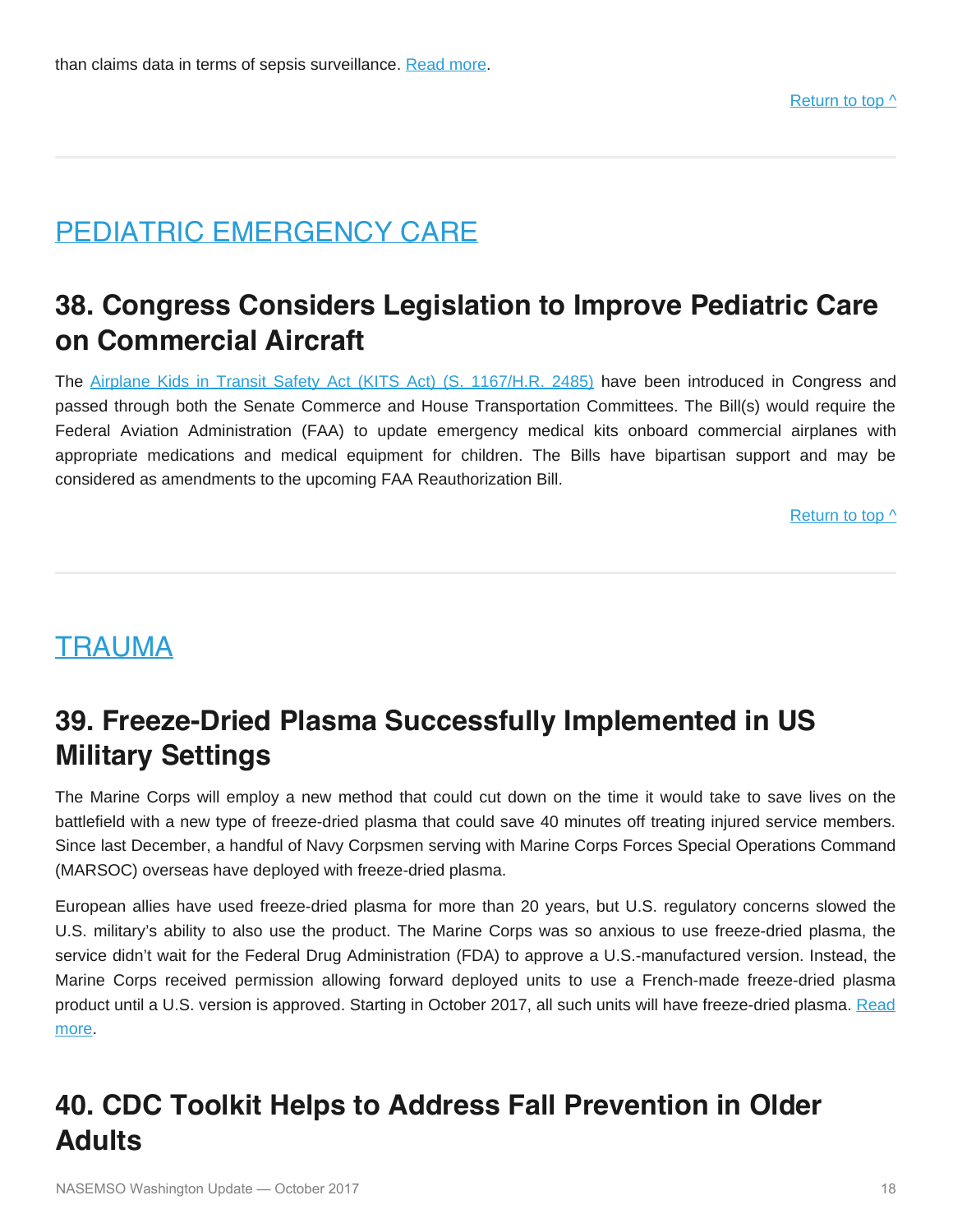The Centers for Disease Control and Prevention (CDC) Injury Center has created a new toolkit expressly for healthcare providers who treat older adults that are at risk of falling or who may have fallen in the past. More than one out of four people 65 and older falls each year, and over 3 million are treated in emergency departments annually for fall injuries. EMS can play an important role in caring for older adults and help reduce these devastating injuries.

The STEADI Toolkit contains resources and tools that will help make fall prevention an integral part of your clinical practice. The STEADI Toolkit is based on a simple [algorithm](https://www.cdc.gov/steadi/pdf/STEADI-Algorithm-a.pdf) (adapted from the [American and British Geriatric](http://www.americangeriatrics.org/health_care_professionals/clinical_practice/clinical_guidelines_recommendations/prevention_of_falls_summary_of_recommendations) [Societies' Clinical Practice Guideline\)](http://www.americangeriatrics.org/health_care_professionals/clinical_practice/clinical_guidelines_recommendations/prevention_of_falls_summary_of_recommendations). It includes basic information about falls, case studies, conversation starters, and standardized gait and balance assessment tests (with instructional videos). In addition, there are educational handouts about fall prevention specifically designed for patients and their friends and family.

[Return to top ^](#page-0-0)

## <span id="page-18-0"></span>FEDERAL PARTNERS

## **41. New Report Addresses the Risks and Benefits of EMS Use of Lights and Sirens**

In a newly released whitepaper, EMS physician, paramedic and Pennsylvania EMS Medical Director Douglas Kupas, MD, takes an evidence-based approach to examining the controversial issue of using lights and sirens in EMS response and transport. The report discusses the impact of emergency lights and sirens driving on response and transport time, safety, public perception and patient outcome.

*Lights and Siren Use by Emergency Medical Services (EMS): Above All Do No Harm* is one of the most thorough investigations of the topic ever published. Approaching lights and siren use as a medical therapy, Dr. Kupas lays out the evidence and then makes recommendations that can be implemented by states, regional authorities and local EMS agencies.

Recommendations in the report include the establishment of performance measures and quality improvement programs for EMS agencies to ensure the proper use of emergency medical dispatch (EMD) protocols and to track the rates of lights and siren response and transport. [Download and read the report](https://www.ems.gov/pdf/Lights_and_Sirens_Use_by_EMS_May_2017.pdf).

## **42. NIOSH Publishes New Fact Sheet for EMS Workers on Preventing Injuries and Exposures**

Emergency medical services (EMS) workers, such as emergency medical technicians and paramedics, are essential to the prehospital medical care system. They respond to medical emergencies and disaster incidents and provide non-emergency medical transport. They perform much of their work in uncontrolled environments, and the work can be physically strenuous. Previous studies indicated that the rate of injury within this occupation is higher than in many others.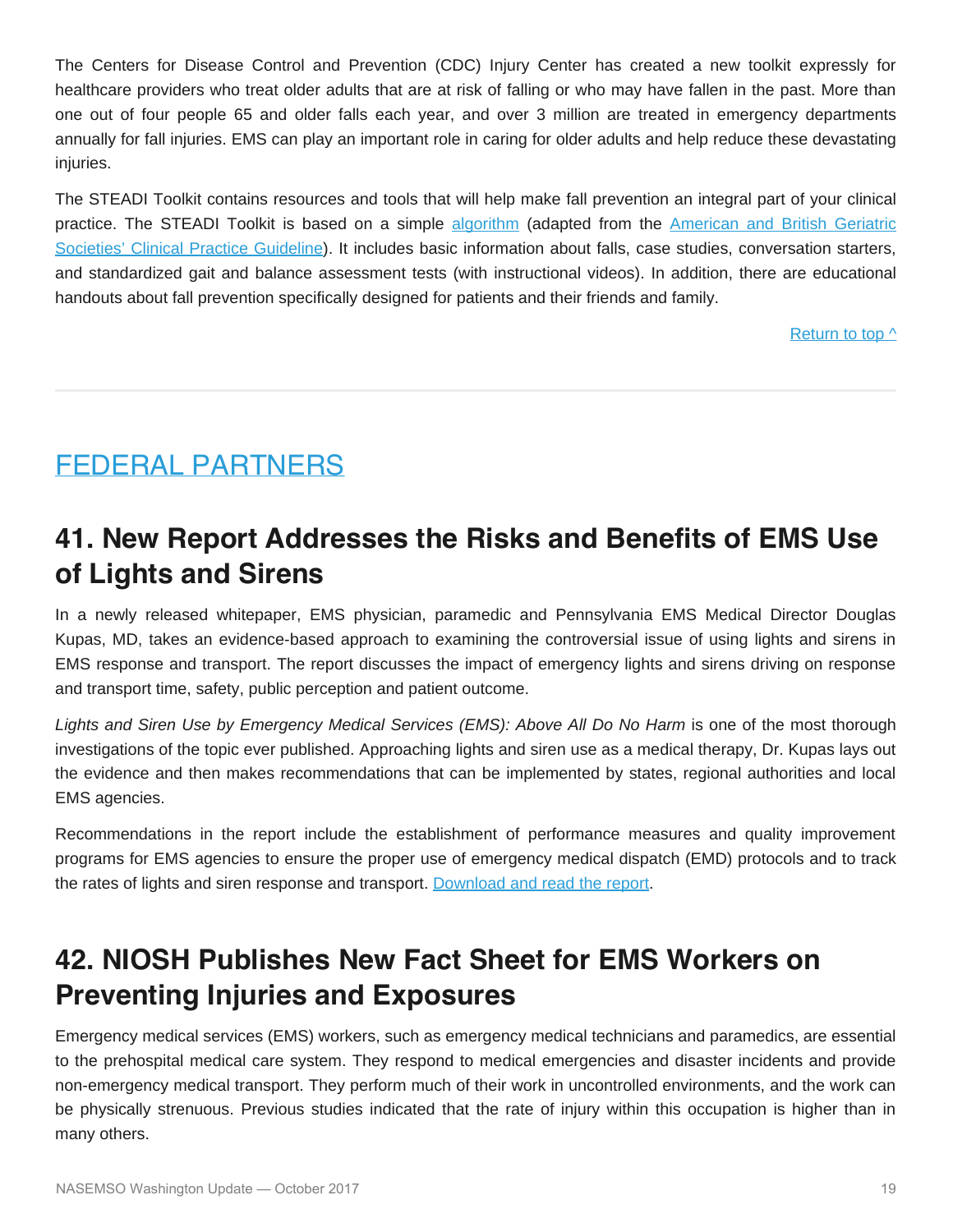According to a four-year study, more than 22,000 EMS workers visited emergency departments each year for workrelated injuries. This National Institute for Occupational Safety and Health (NIOSH) resource, co-branded with the National Highway Traffic Safety Administration (NHTSA) Office of EMS, provides EMS employers with recommendations for preventing injuries and exposures among workers. Download the fact sheet and read more [here.](https://www.cdc.gov/niosh/research-rounds/resroundsv3n3.html#a)

## **43. New Workforce Review of US Health Occupations Includes EMS**

The National Center of Health Workforce Analysis (NCHWA) has produced a revised analysis of 30 US health occupations, including EMS. The purpose of this brief is to provide an update to HRSA's 2015 report on the distribution of sex, and race/ethnicity, among 30 health occupations in the U.S. using 2011-2015 American Community Survey (ACS) data. These health occupations are grouped into six categories according to the 2010 Standard Occupational Classification (SOC) system, which is used by federal statistical agencies to classify workers into occupational categories for the purpose of data collection and analysis. The U.S. workforce is defined as those who are 16 years or older, and are currently employed or seeking employment. The 30 health occupations presented in this brief represent 10 percent of the nation's workforce although not all components of the health workforce are included or fully represented.

*U.S. Department of Health and Human Services, Health Resources and Services Administration, National Center for Health Workforce Analysis. 2017. Sex, Race, and Ethnic Diversity of U.S, Health Occupations (2011-2015), Rockville, Maryland* is now available for download [here.](https://bhw.hrsa.gov/sites/default/files/bhw/nchwa/diversityushealthoccupations.pdf)

## **44. New Report Highlights Use of Body Cameras**

The number of body-worn cameras available commercially has seen a dramatic increase, with more than 60 models designed specifically for criminal justice use. The John's Hopkins University Applied Physics Laboratory (with funding from the National Institute of Justice) recently published the results of studies aimed to inform procurement and use of body-worn cameras by agency officials and policymakers. While intended for criminal justice agencies, the report could be used to serve a broader application such as the growing use of body worn cameras by medical first responders.

[A Market Survey on Body-Worn Camera Technologies](https://www.ncjrs.gov/pdffiles1/nij/grants/250381.pdf) provides a landscape view of the claimed key attributes of 66 commercially available body-worn camera models offered by 38 vendors and four stand-alone body-worn camera video management software systems.

[A Primer on Body-Worn Camera Technology](https://www.ncjrs.gov/pdffiles1/nij/grants/250382.pdf) provides information to agency policymakers concerning considerations — including policy and training considerations — for integrating body-worn cameras into current systems and the legal implications associated with adoption of body-worn cameras.

Agencies considering implementing body-worn cameras should also take advantage of the information contained in the Bureau of Justice Assistance's [Body-Worn Camera Toolkit](https://www.bja.gov/bwc/).

## **45. AHRQ Updates TeamSTEPPS With New App and Focus on**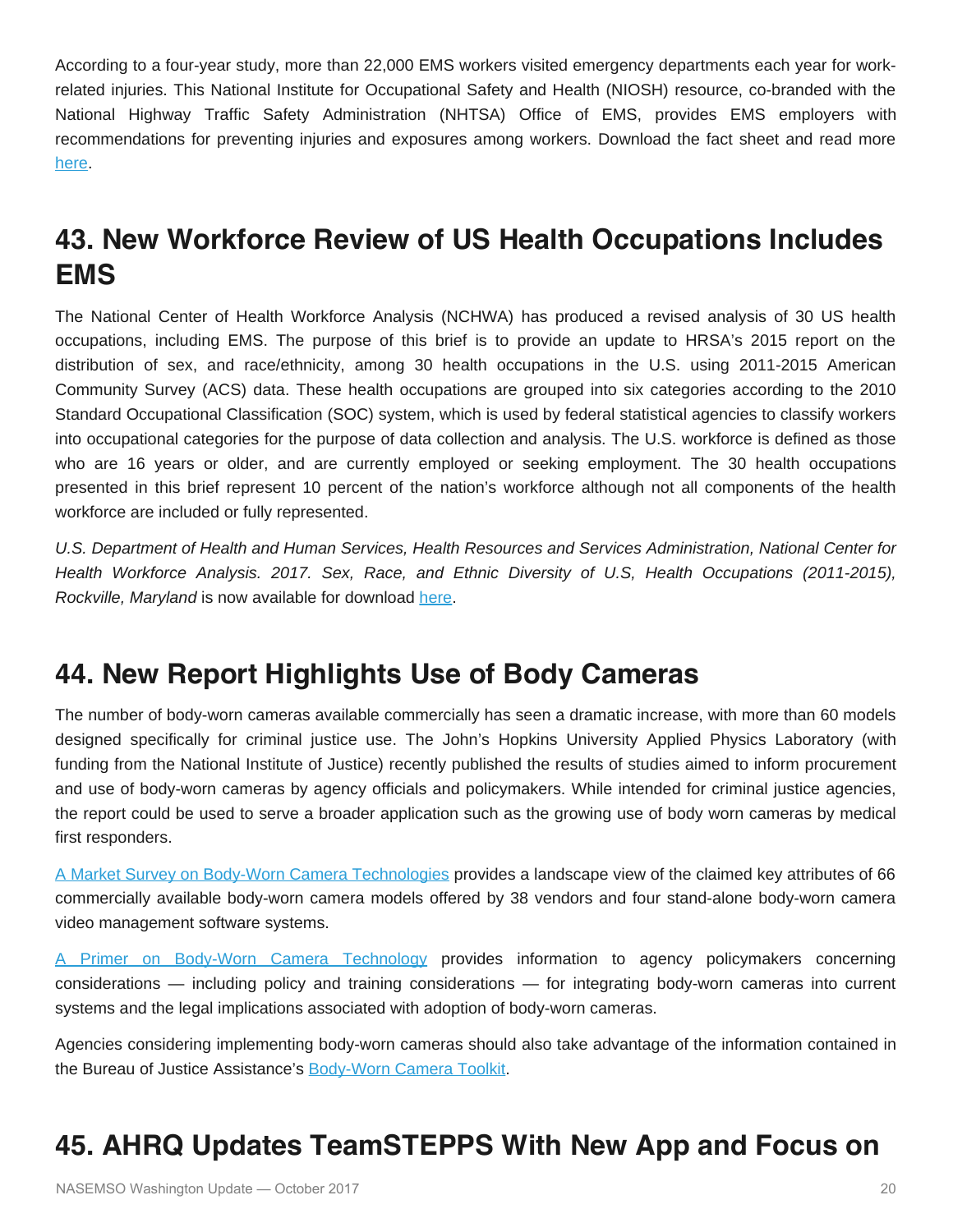# **Online Training**

AHRQ is modernizing and moving into the next phase of its 10-year-old flagship teamwork and communications program called [TeamSTEPPS](http://links.govdelivery.com/track?type=click&enid=ZWFzPTEmbWFpbGluZ2lkPTIwMTcwOTI2Ljc4NjQ1NTQxJm1lc3NhZ2VpZD1NREItUFJELUJVTC0yMDE3MDkyNi43ODY0NTU0MSZkYXRhYmFzZWlkPTEwMDEmc2VyaWFsPTE3NDUzMjI4JmVtYWlsaWQ9a3JvYmluc29uQGFzbWlpLm5ldCZ1c2VyaWQ9a3JvYmluc29uQGFzbWlpLm5ldCZmbD0mZXh0cmE9TXVsdGl2YXJpYXRlSWQ9JiYm&&&100&&&https://www.ahrq.gov/teamstepps/index.html)<sup>®</sup> by focusing on [online training,](http://links.govdelivery.com/track?type=click&enid=ZWFzPTEmbWFpbGluZ2lkPTIwMTcwOTI2Ljc4NjQ1NTQxJm1lc3NhZ2VpZD1NREItUFJELUJVTC0yMDE3MDkyNi43ODY0NTU0MSZkYXRhYmFzZWlkPTEwMDEmc2VyaWFsPTE3NDUzMjI4JmVtYWlsaWQ9a3JvYmluc29uQGFzbWlpLm5ldCZ1c2VyaWQ9a3JvYmluc29uQGFzbWlpLm5ldCZmbD0mZXh0cmE9TXVsdGl2YXJpYXRlSWQ9JiYm&&&101&&&https://tslms.org/login/index.php) with continuing education credits and a [mobile app](http://links.govdelivery.com/track?type=click&enid=ZWFzPTEmbWFpbGluZ2lkPTIwMTcwOTI2Ljc4NjQ1NTQxJm1lc3NhZ2VpZD1NREItUFJELUJVTC0yMDE3MDkyNi43ODY0NTU0MSZkYXRhYmFzZWlkPTEwMDEmc2VyaWFsPTE3NDUzMjI4JmVtYWlsaWQ9a3JvYmluc29uQGFzbWlpLm5ldCZ1c2VyaWQ9a3JvYmluc29uQGFzbWlpLm5ldCZmbD0mZXh0cmE9TXVsdGl2YXJpYXRlSWQ9JiYm&&&102&&&https://www.ahrq.gov/teamstepps/instructor/essentials/pocketguideapp.html) available at no charge.

While AHRQ will no longer offer in-person training, the Agency offers ready-to-use [curricula](http://links.govdelivery.com/track?type=click&enid=ZWFzPTEmbWFpbGluZ2lkPTIwMTcwOTI2Ljc4NjQ1NTQxJm1lc3NhZ2VpZD1NREItUFJELUJVTC0yMDE3MDkyNi43ODY0NTU0MSZkYXRhYmFzZWlkPTEwMDEmc2VyaWFsPTE3NDUzMjI4JmVtYWlsaWQ9a3JvYmluc29uQGFzbWlpLm5ldCZ1c2VyaWQ9a3JvYmluc29uQGFzbWlpLm5ldCZmbD0mZXh0cmE9TXVsdGl2YXJpYXRlSWQ9JiYm&&&103&&&https://www.ahrq.gov/teamstepps/instructor/index.html), including the base curriculum as well as specialty modules for office-based care providers, long-term care settings, and rapid response teams. In addition, private-sector organizations draw from these publicly available resources for in-person training they offer to the field. This interest underscores the important contribution AHRQ and TeamSTEPPS are making to safe, high-quality care and enables AHRQ to shift attention to identifying additional ways to support better teamwork in health care.

TeamSTEPPS [case studies](http://links.govdelivery.com/track?type=click&enid=ZWFzPTEmbWFpbGluZ2lkPTIwMTcwOTI2Ljc4NjQ1NTQxJm1lc3NhZ2VpZD1NREItUFJELUJVTC0yMDE3MDkyNi43ODY0NTU0MSZkYXRhYmFzZWlkPTEwMDEmc2VyaWFsPTE3NDUzMjI4JmVtYWlsaWQ9a3JvYmluc29uQGFzbWlpLm5ldCZ1c2VyaWQ9a3JvYmluc29uQGFzbWlpLm5ldCZmbD0mZXh0cmE9TXVsdGl2YXJpYXRlSWQ9JiYm&&&104&&&https://www.ahrq.gov/policymakers/case-studies/index.html?f%5B0%5D=field_case_study_product%3A13941) provide examples of how health systems and offices have benefited from TeamSTEPPS to improve wait times, reduce provider burdens, and improve communication among health care professional teams and patients. An **[AHRQ Views blog post](http://links.govdelivery.com/track?type=click&enid=ZWFzPTEmbWFpbGluZ2lkPTIwMTcwOTI2Ljc4NjQ1NTQxJm1lc3NhZ2VpZD1NREItUFJELUJVTC0yMDE3MDkyNi43ODY0NTU0MSZkYXRhYmFzZWlkPTEwMDEmc2VyaWFsPTE3NDUzMjI4JmVtYWlsaWQ9a3JvYmluc29uQGFzbWlpLm5ldCZ1c2VyaWQ9a3JvYmluc29uQGFzbWlpLm5ldCZmbD0mZXh0cmE9TXVsdGl2YXJpYXRlSWQ9JiYm&&&105&&&https://www.ahrq.gov/news/blog/ahrqviews/a-new-era-for-teamstepps.html) describes how AHRQ** continues to invest in research, development, and evaluation, to further define what works best to improve patient safety and outcomes.

## **46. DHS S&T Directorate Offers Latest Resources**

Technology and threats evolve rapidly in today's ever-changing environment. The Department of Homeland Security (DHS) Science and Technology Directorate (S&T) monitors those threats and capitalizes on technological advancements at a rapid pace, developing solutions and bridging capability gaps at a pace that mirrors the speed of life. S&T's mission is to deliver effective and innovative insight, methods and solutions for the critical needs of the Homeland Security Enterprise. The following resources are highlighted as a service to our readers:

- **[Responder News: Ambulance Crash Test Methods](https://www.dhs.gov/science-and-technology/responder-news-ambulance-crash-test-methods)**
- [Enhanced Dynamic Geo-Social Environment \(EDGE\) Virtual Training: Simulation Tool for First Responders](https://www.dhs.gov/sites/default/files/publications/R-Tech_EDGE-Virtual-Training-FactSheet-170621-v2-508.pdf)
- [Wireless Patient Monitoring](https://www.dhs.gov/sites/default/files/publications/Wireless-Patient-Monitoring-One-Pager-FINAL-0616.pdf)

## **47. OSHA Delays Compliance Date for Electronically Submitting Injury, Illness Reports**

OSHA has delayed the 2017 compliance date for electronic submissions of injury and illness logs from July 1 to Dec. 1. The five-month delay will allow the agency to further review the final rule to improve tracking of workplace injuries and illnesses. [Read more](https://www.osha.gov/recordkeeping/finalrule/index.html).

## **48. OSHA Compliance Assistance Specialists Available to Promote Cooperative Programs**

The Occupational Safety and Health Administration (OSHA) offers free consultation, assistance, and general information about OSHA standards and compliance assistance resources. OSHA's Compliance Assistance Specialists respond to requests for help from a variety of groups, including small businesses, trade associations,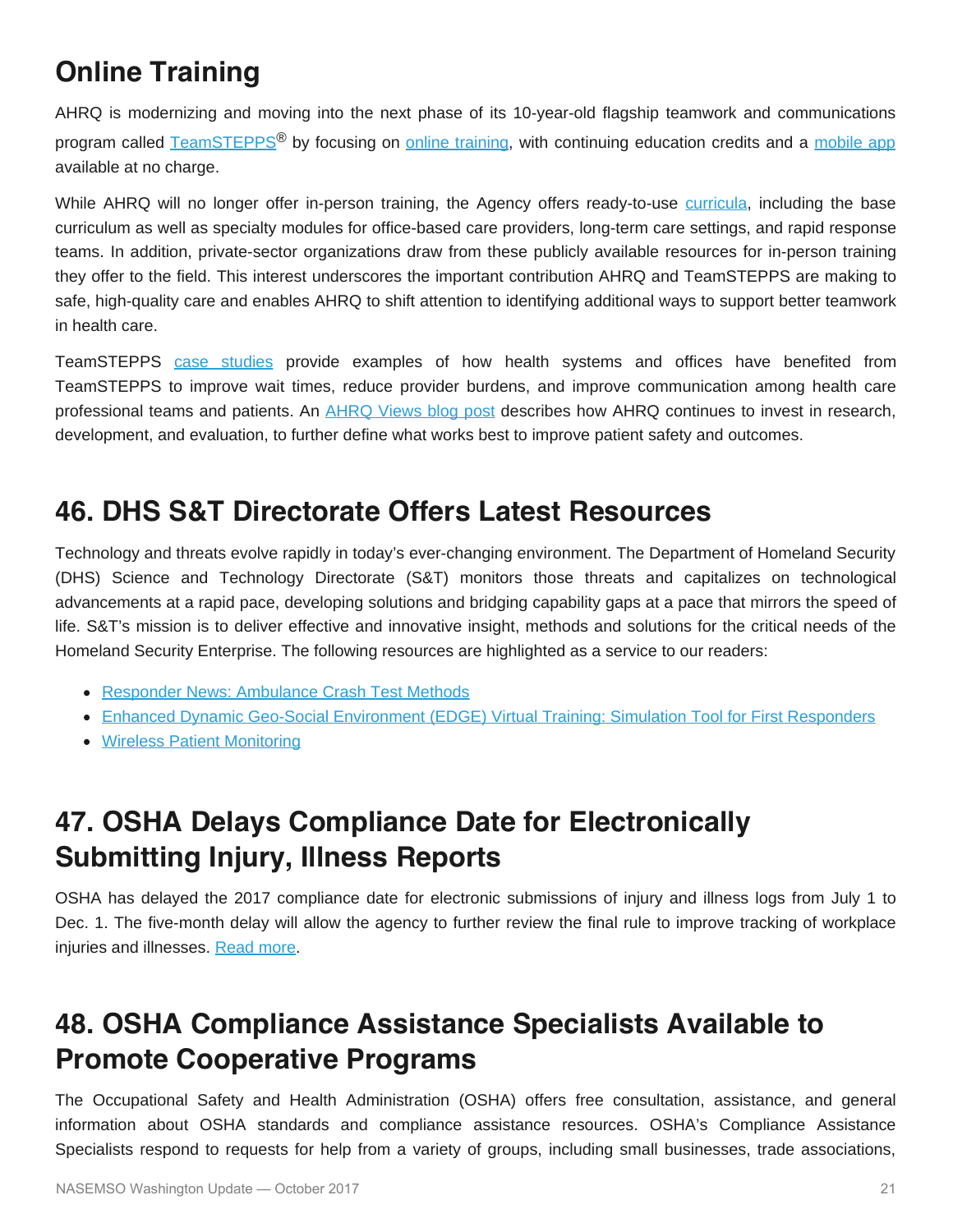union locals, and community and faith-based groups. There is generally one Compliance Assistance Specialist in each OSHA Area Office in states under federal jurisdiction. They are available for seminars, workshops, and speaking events. They promote cooperative programs, such as the On-site Consultation Program, the Voluntary Protection Programs, the Strategic Partnership Program, and the Alliance Program. They also promote OSHA's training resources and the tools available on the OSHA web site. [Read more](https://www.osha.gov/dcsp/compliance_assistance/cas.html).

### **49. Rehab Isn't Just for Fire Crews…**

According to the National Institute for Occupational Health and Safety (NIOSH), current evidence supports the use of cooling vests to reduce heat stress for personnel wearing personal protective equipment (PPE.) Study participants wearing special vests fitted with ice packs, phase-change materials, or water hoses under personal protective equipment had fewer signs of heat stress than participants who did not wear the cooling devices, according to a related study. These results highlight the importance of cooling vests for healthcare workers wearing personal protective equipment in hot, humid environments.

Participants tested four different styles of cooling vests that were are made of fabric and fitted with cooling packs or water-circulation hoses. Two of the vests contained cooling packs made of a special material designed to stay cold for long periods. One of these contained gel ice packs, and one contained a battery-operated pump and small hoses to deliver cold water throughout the vest. Participants wore the vests over standard medical scrubs and under personal protective equipment. At the end of the treadmill tests, participants who were not wearing a cooling vest had significantly higher body temperatures and heart rates than did those who wore one.

In addition to measuring body temperature, weight, and heart rate, the investigators used a questionnaire to measure five subjective feelings of exertion: heat sensation, thermal comfort, rating of perceived exertion, breathing comfort, and wetness. They found that three of the five feelings—heat sensation, rating of perceived exertion, and breathing comfort—improved when participants wore a cooling vest.

More information is available:

- [Physiological Evaluation of Personal Protective Ensembles Recommended for Use in West Africa](https://www.cambridge.org/core/services/aop-cambridge-core/content/view/6ADC2F30668469ED218A5F07C81287C4/S1935789317000131a.pdf/physiological_evaluation_of_personal_protective_ensembles_recommended_for_use_in_west_africa.pdf)
- [Physiological Evaluation of Cooling Devices in Conjunction with Personal Protective Ensembles](https://www.cambridge.org/core/journals/disaster-medicine-and-public-health-preparedness/article/physiological-evaluation-of-cooling-devices-in-conjunction-with-personal-protective-ensembles-recommended-for-use-in-west-africa/0BACB0B217F3F2FE57D67E805CB0FDB8) [Recommended for Use in West Africa](https://www.cambridge.org/core/journals/disaster-medicine-and-public-health-preparedness/article/physiological-evaluation-of-cooling-devices-in-conjunction-with-personal-protective-ensembles-recommended-for-use-in-west-africa/0BACB0B217F3F2FE57D67E805CB0FDB8)
- **[NIOSH Heat Stress](https://www.cdc.gov/niosh/topics/heatstress/default.html)**
- [NIOSH National Personal Protective Technology Laboratory](https://www.cdc.gov/niosh/npptl/)
- [NIHHIS Climate Resilience Toolkit](https://toolkit.climate.gov/topics/human-health/extreme-heat%E2%80%94nihhis/nihhis-quick-start-guide#emergency)

## **50. NIOSH Provides Updated Fentanyl Resources for Workers**

The National Institute for Occupational Safety and Health (NIOSH) has updated its Fentanyl topic page, [Protecting](http://links.govdelivery.com/track?type=click&enid=ZWFzPTEmbWFpbGluZ2lkPTIwMTcwOTA1Ljc3NzEwNTcxJm1lc3NhZ2VpZD1NREItUFJELUJVTC0yMDE3MDkwNS43NzcxMDU3MSZkYXRhYmFzZWlkPTEwMDEmc2VyaWFsPTE3MTU0MzgyJmVtYWlsaWQ9YWx0ZXJAbmFzZW1zby5vcmcmdXNlcmlkPWFsdGVyQG5hc2Vtc28ub3JnJmZsPSZleHRyYT1NdWx0aXZhcmlhdGVJZD0mJiY=&&&106&&&https://www.cdc.gov/niosh/topics/fentanyl/risk.html) [Workers at Risk](http://links.govdelivery.com/track?type=click&enid=ZWFzPTEmbWFpbGluZ2lkPTIwMTcwOTA1Ljc3NzEwNTcxJm1lc3NhZ2VpZD1NREItUFJELUJVTC0yMDE3MDkwNS43NzcxMDU3MSZkYXRhYmFzZWlkPTEwMDEmc2VyaWFsPTE3MTU0MzgyJmVtYWlsaWQ9YWx0ZXJAbmFzZW1zby5vcmcmdXNlcmlkPWFsdGVyQG5hc2Vtc28ub3JnJmZsPSZleHRyYT1NdWx0aXZhcmlhdGVJZD0mJiY=&&&106&&&https://www.cdc.gov/niosh/topics/fentanyl/risk.html). On the new page, NIOSH identified four job categories where emergency responders might come into contact with fentanyl or its analogues: Pre-Hospital Patient Care, Law Enforcement, Investigation and Evidence Handlings, and Special Operations and Decontamination. NIOSH delineated the level of risk to responders into three categories—minimal, moderate, and high—and created a table that provides recommendations for personal protective equipment based on job category and level of risk. NIOSH has also updated its [fentanyl resources page](http://links.govdelivery.com/track?type=click&enid=ZWFzPTEmbWFpbGluZ2lkPTIwMTcwOTA1Ljc3NzEwNTcxJm1lc3NhZ2VpZD1NREItUFJELUJVTC0yMDE3MDkwNS43NzcxMDU3MSZkYXRhYmFzZWlkPTEwMDEmc2VyaWFsPTE3MTU0MzgyJmVtYWlsaWQ9YWx0ZXJAbmFzZW1zby5vcmcmdXNlcmlkPWFsdGVyQG5hc2Vtc28ub3JnJmZsPSZleHRyYT1NdWx0aXZhcmlhdGVJZD0mJiY=&&&107&&&https://www.cdc.gov/niosh/topics/fentanyl/resources.html).

In related news, the InterAgency Board (IAB) recently published a new document entitled *Recommendations on*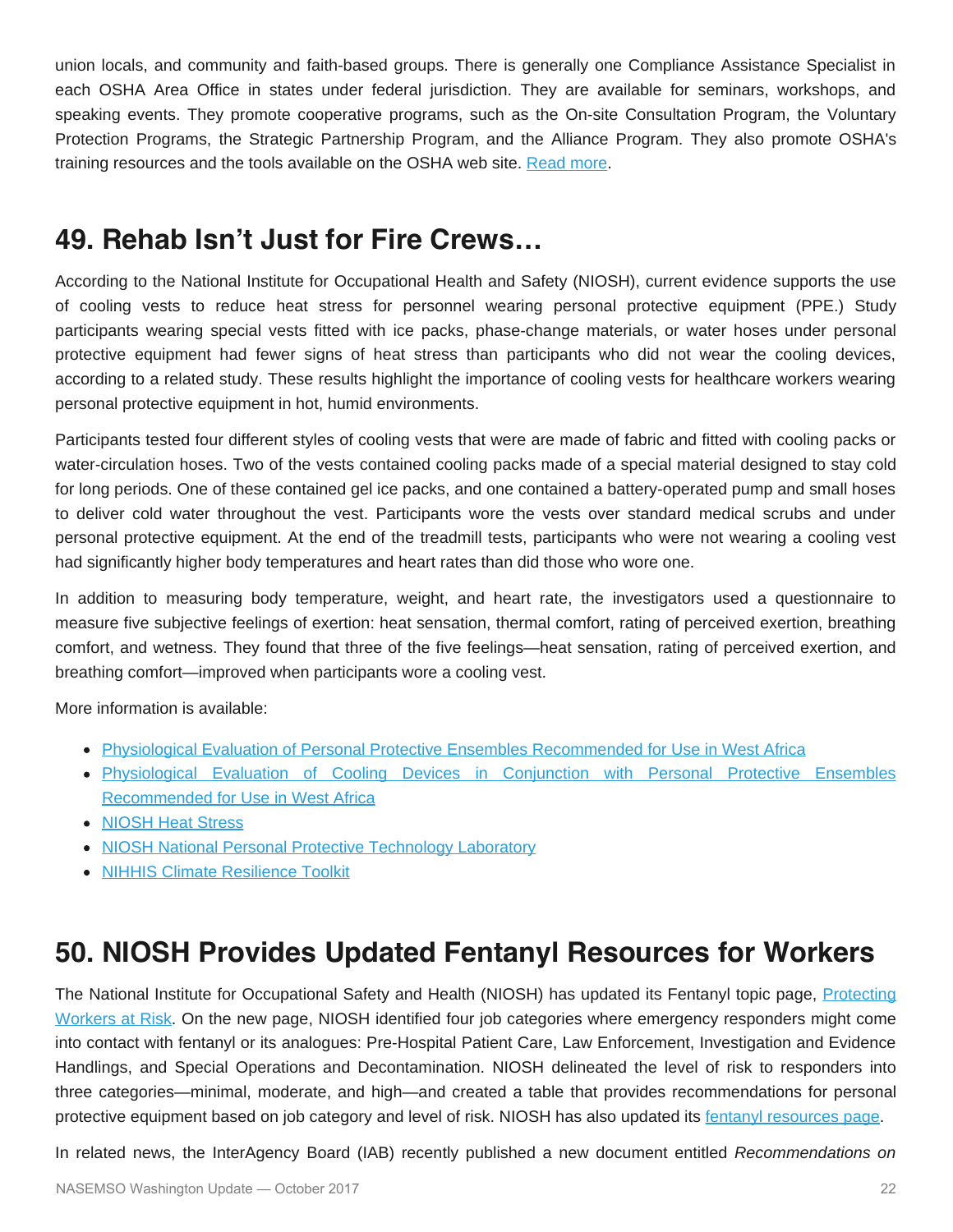*Selection and Use of Personal Protective Equipment and Decontamination Products for First Responders Against Exposure Hazards to Synthetic Opioids, Including Fentanyl and Fentanyl Analogues*. This document establishes guidance for personal protective equipment selection and use, decontamination, detection, and medical countermeasures for first responders who may be exposed to opioids in the course of their occupational activities. [Read more.](https://tinyurl.com/yd5xz6ne)

## **51. AHRQ Toolkit Helped Significantly Reduce Patient Safety Events, Malpractice Claims at MedStar Health**

MedStar Health, a large health system in the Baltimore/Washington, D.C. metro area, reduced serious patient safety events by about 65 percent and reduced the cost of care associated with serious safety events (including medical liability payments) by more than \$70 million by implementing a comprehensive patient safety program that included principles and strategies from AHRQ's [Communication and Optimal Resolution \(CANDOR\) toolkit](http://links.govdelivery.com/track?type=click&enid=ZWFzPTEmbWFpbGluZ2lkPTIwMTcwOTI5Ljc4ODAyMTgxJm1lc3NhZ2VpZD1NREItUFJELUJVTC0yMDE3MDkyOS43ODgwMjE4MSZkYXRhYmFzZWlkPTEwMDEmc2VyaWFsPTE3NDU0MjgxJmVtYWlsaWQ9a3JvYmluc29uQGFzbWlpLm5ldCZ1c2VyaWQ9a3JvYmluc29uQGFzbWlpLm5ldCZmbD0mZXh0cmE9TXVsdGl2YXJpYXRlSWQ9JiYm&&&101&&&https://www.ahrq.gov/professionals/quality-patient-safety/patient-safety-resources/resources/candor/introduction.html).

CANDOR emphasizes the importance of reporting unanticipated patient harm events as soon as they occur. By learning from those events and engaging in candid, empathetic communication with patients and families, hospitals can provide a timely resolution for adverse events and make sustainable changes to prevent similar events from happening in the future. Click [here](http://links.govdelivery.com/track?type=click&enid=ZWFzPTEmbWFpbGluZ2lkPTIwMTcwOTI5Ljc4ODAyMTgxJm1lc3NhZ2VpZD1NREItUFJELUJVTC0yMDE3MDkyOS43ODgwMjE4MSZkYXRhYmFzZWlkPTEwMDEmc2VyaWFsPTE3NDU0MjgxJmVtYWlsaWQ9a3JvYmluc29uQGFzbWlpLm5ldCZ1c2VyaWQ9a3JvYmluc29uQGFzbWlpLm5ldCZmbD0mZXh0cmE9TXVsdGl2YXJpYXRlSWQ9JiYm&&&102&&&https://www.ahrq.gov/policymakers/case-studies/201712.html?utm_source=12&utm_medium=psls1&utm_term=&utm_content=4&utm_campaign=ahrq_ics_2017) for more information on case studies involving the CANDOR toolkit.

## **52. NIOSH Launches Mobile Lifting Calculator App**

The National Institute for Occupational Safety and Health (NIOSH) recently launched a new mobile app called [NLE](https://www.cdc.gov/niosh/topics/ergonomics/nlecalc.html) [Calc,](https://www.cdc.gov/niosh/topics/ergonomics/nlecalc.html) which is designed to help workers avoid injuries that are typically caused by job-related manual lifting tasks. The mobile app is available for both Apple and Android phones at their respective application stores.

NLE Calc:

- Calculates the composite lifting index (CLI) for multiple lifting tasks
- Uses equations approved by NIOSH ergonomists, who were the original creators of the NIOSH Lifting Equation (NLE)
- Promotes better musculoskeletal health
- Raises workers' awareness about their job tasks
- Helps workers make informed decisions about the potential hazards to their musculoskeletal health
- Serves as job design guidelines for manual lifting tasks
- Can be used as a research tool to collect manual lifting data

Learn more and download the app [here](https://www.cdc.gov/niosh/topics/ergonomics/nlecalc.html).

## **53. FDA Approves Mobile Medical Application for Substance Abuse Disorder**

The U.S. Food and Drug Administration (FDA) has permitted marketing of the first mobile medical application to help treat substance use disorders (SUD). The Reset application is intended to be used with outpatient therapy to treat alcohol, cocaine, marijuana and stimulant SUDs. The application is not intended to be used to treat opioid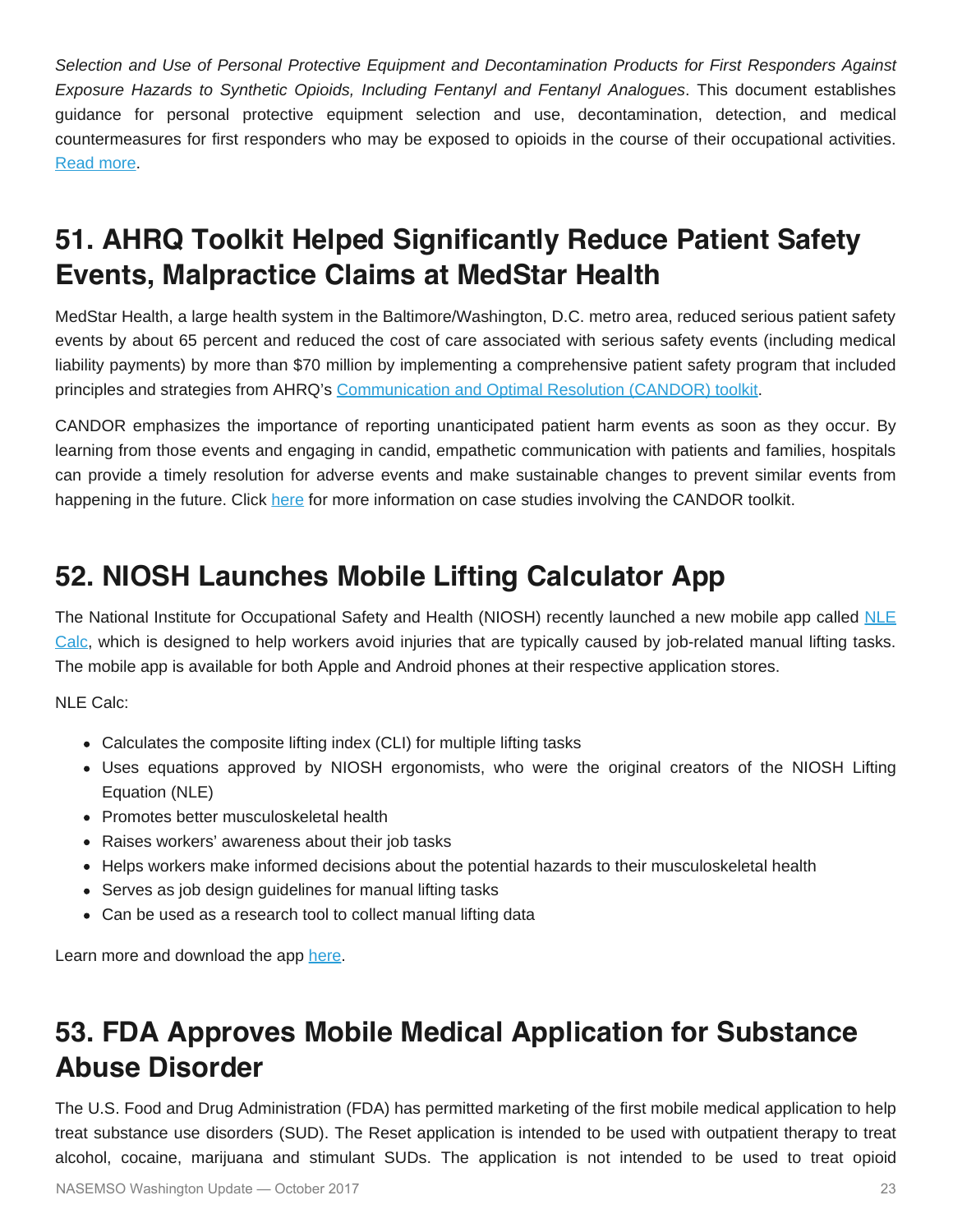dependence. The Reset device is a mobile medical application system containing a patient application and clinician dashboard. The device delivers cognitive behavioral therapy to patients to teach the user skills that aid in the treatment of SUD and are intended to increase abstinence from substance abuse and increase retention in outpatient therapy programs. The system is intended to be used in conjunction with outpatient therapy and in addition to a contingency management system, a widely-used program for treating SUD that uses a series of incentives to reward patients for adherence to their treatment program. The Reset device is indicated as a prescription-only adjunct treatment for patients with SUD who are not currently on opioid replacement therapy, who do not abuse alcohol solely, or whose primary substance of abuse is not opioids. [Read more](https://www.fda.gov/NewsEvents/Newsroom/PressAnnouncements/ucm576087.htm).

## **54. NASEM Offers Interactive Selection Guide on Assistive Technology**

For people with disabilities, assistive products and technologies hold promise for supporting entry or return to the workforce. But what products exist? And what funding sources and accommodations are available to help people acquire the appropriate products and use them in the workplace? Based on a report from the National Academies of Sciences, Engineering, and Medicine (NASEM), this guide provides a broad overview of selected products and technologies in four categories—(1) wheeled and seated mobility devices; (2) upper extremity prostheses; (3) selected hearing technologies; (4) and communication and speech technologies—as well as available funding options. [Read more](http://resources.nationalacademies.org/infographics/assistivedevices/assistivedevices.html).

[Return to top ^](#page-0-0)

## <span id="page-23-0"></span>INDUSTRY NEWS

### **55. NREMT Seeks Applicants for Executive Director**

The National Registry of Emergency Medical Technicians (NREMT) is searching for an individual with a unique vision, exceptional management abilities, and superior leadership skills to serve as its next executive director. Candidates with a minimum of a bachelor's degree (graduate degree preferred) and the abilities and experience described in the published profile are invited to submit their application. Applications will be accepted through Oct. 16, 2017. [Read more](https://www.nremt.org/rwd/public/document/news-executive-director).

## **56. Risk of Tetanus to Emergency Responders, Clean-up workers, Volunteers**

During evacuation and flood cleanup, emergency responders, cleanup workers, and volunteers may be at increased risk for wounds. For this reason, before starting evacuation or cleanup activities, such workers should know their tetanus vaccination status and make sure that they are up to date for tetanus vaccine to simplify the treatment for any wound that might occur. Irrespective of the type of wound, responders or volunteers who are up to date with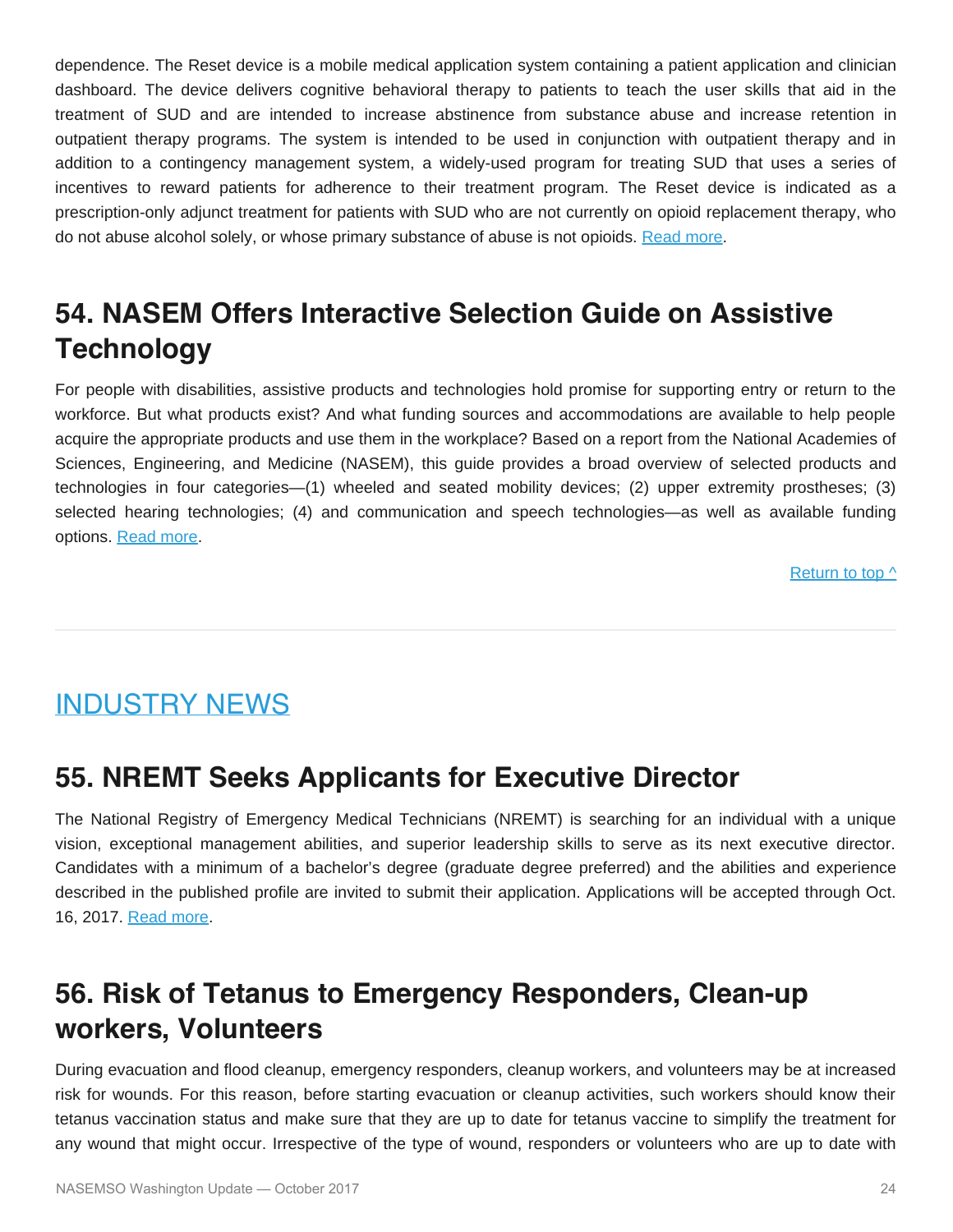## **57. EMS Agenda 2050 Solicits Feedback on Straw Man Document**

The EMS Agenda 2050 team has received great input from the EMS community over the last several months. In the Straw Man, the panel has proposed a vision for EMS in the United States that is people-centered, with six guiding principles to help achieve that goal. The document also includes many of the specific recommendations that were already suggested by members of the EMS community and the public.

The Technical Expert Panel is asking you to provide your feedback on the Straw Man and to share any other ideas you'd like to see included in EMS Agenda 2050 using an online form. With the recent release of a Straw Man document, the project is taking a big step toward turning those ideas into a cohesive vision that will guide the nation's EMS systems over the next three decades.

Members of the emergency medical services (EMS) community, their partners in public safety and healthcare, and the general public are encouraged to provide input. Register now to attend any of the upcoming four [regional](http://emsagenda2050.org/regional-public-meetings) [meetings](http://emsagenda2050.org/regional-public-meetings) where you'll have the opportunity to discuss the content of the Straw Man Agenda document with members of the EMS Agenda 2050 Technical Expert Panel (TEP) and your EMS colleagues from around the country. Download the EMS Agenda 2050 Straw Man and provide feedback [here](http://emsagenda2050.org/).

## **58. NEW! Free Training and Resources Available on Respiratory Protection**

NIOSH's *National Personal Protective Technology Laboratory* (NPPTL) collaborated with the American Association of Occupational Health Nursing (AAOHN) to debut a new Respiratory Protection Program Training and Resources web page for occupational health nurses and **all safety and health professionals**. The new web page includes a comprehensive Respiratory Protection course, clinical case studies, and accompanying resources for occupational health professionals who want to learn more about OSHA's Respiratory Protection Standard and the role of the Respiratory Protection Program Administrator.

You do NOT need to be an AAOHN member to access this FREE CE training. Respiratory Protection for Ancillary Healthcare Workers (Certificate of Completion) meets OSHA's Respiratory Protection Standard annual training requirements. It's free for healthcare organizations to use. [Read more](http://aaohn.org/respiratory-protection).

## **59. Fatigue White Paper Available from FireRescue1**

Public safety employees tend to sacrifice sleep and rest out of a strong sense of duty inherent in their work culture. While these tireless efforts are often seen as a badge of honor, they can take a serious toll on responder health and safety, and put citizens at risk. To provide the highest quality of service while maintaining safe working conditions for responders, public safety leaders must take steps to better manage sleep deprivation and fatigue through effective policies and scheduling practices. This informative white paper provides valuable insights into:

What sleep deprivation does to the body and mind and why it matters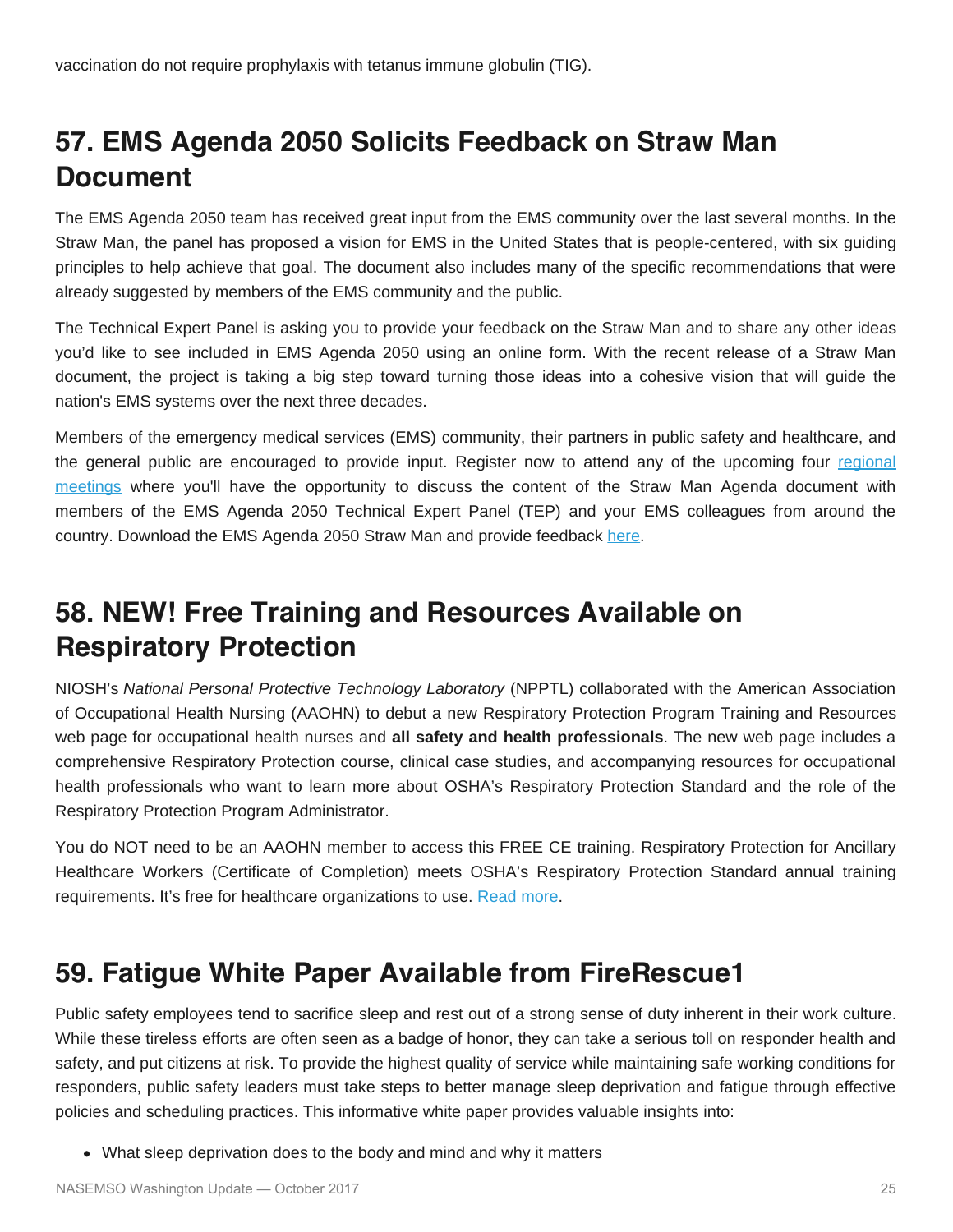- On-the-job effects of fatigue such as increased errors, reduced alertness, and poor decision making
- How rules-based automated scheduling helps promote responder health and create a safe environment for both citizens and workers
- The significant benefits one public safety organization achieved by implementing automated scheduling

Download the free white paper [here](https://www.firerescue1.com/fire-products/technology/articles/114106018-White-Paper-The-Impact-of-Fatigue-on-the-Public-Safety-Workforce/?ly=1).

## **60. Military Study Recognizes the Importance of Adequate Sleep**

According to Fleet and Marine Corps Health Risk Assessment surveys and the Navy and Marine Corps Public Health Center (NMCPHC), personnel are reporting insufficient sleep at a steady increase from 31 percent in 2008- 2009 to 37 percent in 2016. A related DoD survey shows that 40.9 percent get 7-8 hours of average sleep, with 43.5 percent getting 5-6 hours and 11.4 percent averaging less than four hours. Information compiled by NMCPHC is an eye-opener, much as the lack of sleep seems to be for many.

Sleep deprivation, lack of rest, and minimal amount of forty-winks are impactful physically as well as mentally. Research shows even young, healthy service members lose 25 percent of their ability to think clearly after only one day without adequate sleep.

There is available guidance to assist with good sleep hygiene. Simple tips to help get a good night sleep include; minimize noise and light; maintain regular sleep and wake hours; foster a comfortable sleep environment; limit caffeine four to six hours before sleep; and limit the use of technology with a screen light at least 15 to 30 minutes before sleeping.

The Centers of Disease Control (CDC) advocates that any sleep is better than none. Short 10 to 30 minute naps during the day can help a person recover from sleep loss, increase alertness and improve mood. [Read more](http://www.navy.mil/submit/display.asp?story_id=102229).

## **61. Use of Disinfectants Tied to COPD in Nurses**

Analysis of data from the U.S. Nurses Health Study II (NHS II) showed that nurses who used various disinfectants to clean surfaces in hospitals had a 22% increased risk of developing COPD within 8 years (adjusted odds ration 1.22 95% CI 1.04-1.43), according to Orianne Dumas, PhD, of the French Institute of Health and Medical Research (INSERM) in Villejuif, France, and colleagues. High level exposure to specific disinfectant evaluated by the researchers -- glutaraldehyde, bleach, hydrogen peroxide, and quaternary ammonia compounds (also known as quats) -- were associated with incident COPD ( $P<0.05$ ), with ORs ranging from 1.24 to 1.32.

"We do tell people who work with these chemicals to use them properly and particularly not to mix them, but you can't completely eliminate their use because there is a need to keep things clean with these agents," Mina Gaga, MD, of the Athens Chest Hospital, told *MedPage Today*. She suggested that people, "Use caution and use common sense: Open a window when using them. This is true for anyone, not just nurses in hospitals." [Read more.](https://www.medpagetoday.com/mastery-of-medicine/pulmonology-mastery-in-copd/67810)

## **62. EMSWorld Supplement Offers Guidance for Infection Control in EMS**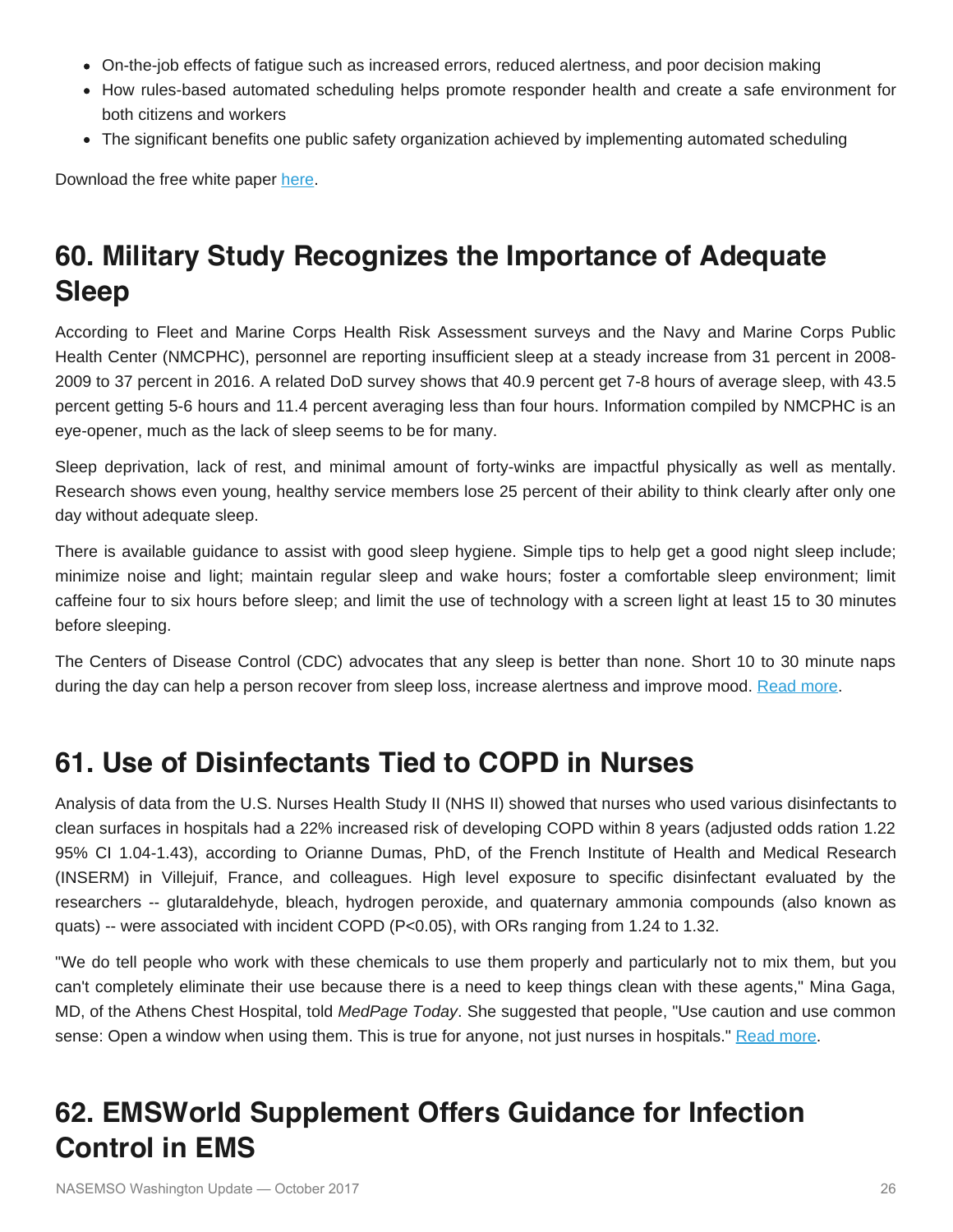In partnership with Microflex, EMSWorld has developed an 8-page primer on hand protection as a means of infection control in EMS. [Read more](http://www.emsworld.com/sites/default/files/files/base/EMSR/document/2017/06/EMS_Ansell_white_paper_designed_170601.pdf).

## **63. New Study Highlights Patient-Initiated Violence Against EMS Responders**

Recent research shows an estimated 2,600 EMS workers were hospitalized in 2014 due to injuries sustained from work-related violence, the highest number since the National Institute of Occupational Safety and Health (NIOSH) started keeping track in 2008. Unfortunately, there is a lack of training in most departments on how first responders can prevent or should handle a violent attack. When training personnel on hazards they may face on a medical call, departments should include a section of training on scene safety, situational awareness, self-defense and use of force.

In related news, the Firefighters Support Foundation video training [Self-Defense for Firefighters and EMTs](http://www.fireengineering.com/articles/2010/06/fsf-self-defense.html) is available for free through FireEngineering.com. The program has a 90-minute video and 70 PowerPoint slides that can be used for group training or individual review. Another course available through NIOSH was developed for nurses but targets all healthcare workers, teaching communication and teamwork skills to prevent violence, a skill that can be used in EMS settings just as effectively. [Read more](https://www.cdc.gov/niosh/topics/violence/training_nurses.html).

#### **64. LVFD Launches Pilot Project Using Nurse Dispatchers**

A program in Las Vegas has nurses handling patient calls at a fire department dispatch center, where they offer over-the-phone counseling to people who may need medical care but not necessarily an ambulance. Assistant Las Vegas Fire Chief Sarah McCrea says \$300,000 has been allocated for the program to assist patients that don't have a primary care physician and might not be familiar with treatment options in less acute medical situations. [Read](https://www.reviewjournal.com/local/local-las-vegas/new-program-has-las-vegas-nurses-taking-calls/) [more](https://www.reviewjournal.com/local/local-las-vegas/new-program-has-las-vegas-nurses-taking-calls/).

[Return to top ^](#page-0-0)

## <span id="page-26-0"></span>INTERESTING ABSTRACTS

## **65. Clinical Outcomes More Accurately Predicted by Use of Electronic Triage Tool**

Johns Hopkins University researchers have developed an electronic triage tool to help emergency departments quickly and more accurately determine those patients who are critically ill and to assign priority treatment levels. The e-triage tool identifies relationships between predictive data and patient outcomes by leveraging an algorithm based on a systems engineering approach and advanced machine learning more commonly used in industries outside of healthcare, such as defense, finance and transportation.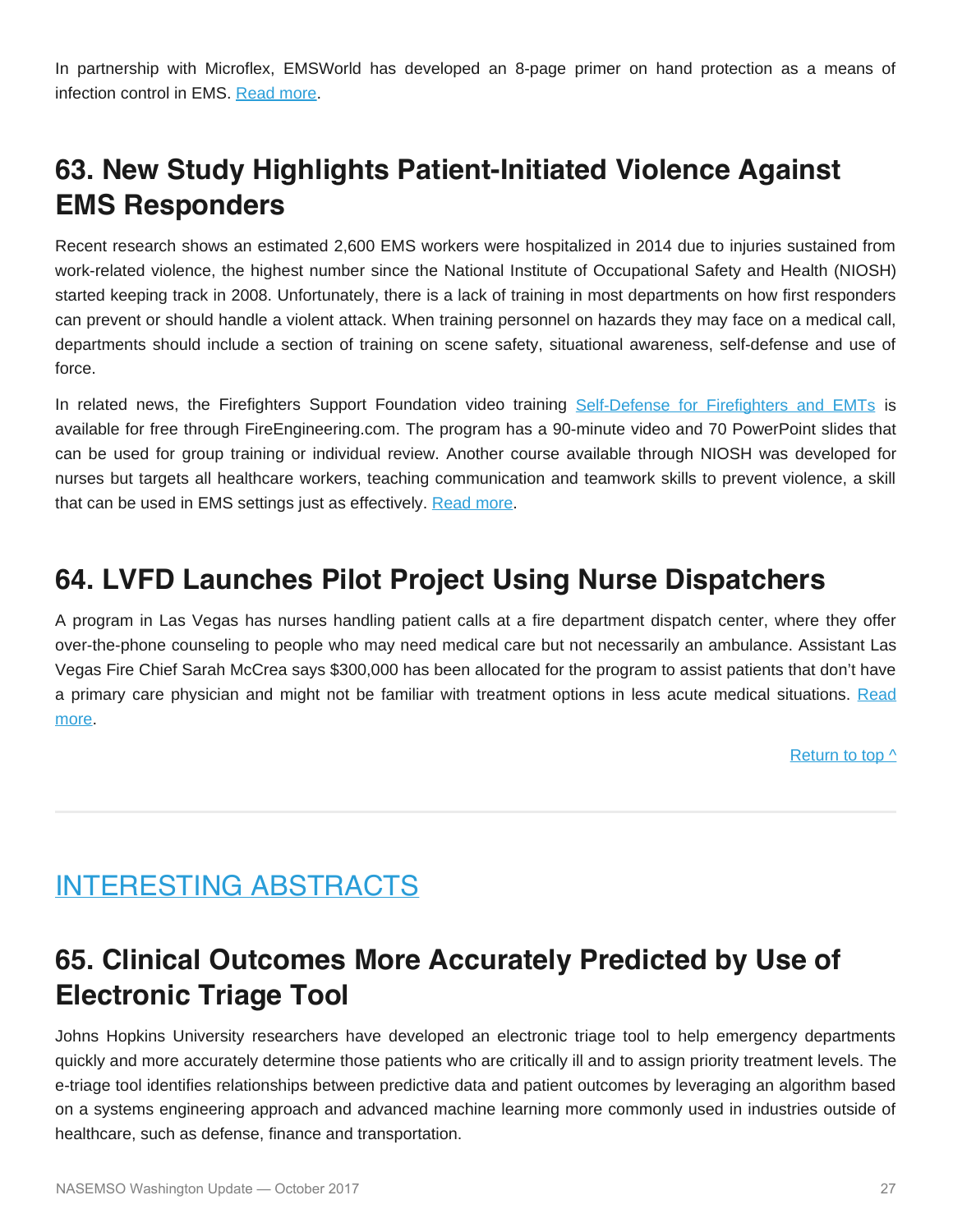During triage, EDs typically use a subjective assessment called the emergency severity index (ESI) to assign a score from Level 1 for patients who are the most critically sick to Level 5 for patients who are the least sick. However, in a multi-site retrospective study of almost 173,000 ED visits—published in the *Annals of Emergency Medicine*—the EHR-embedded tool demonstrated overall equal or improved identification of patient outcomes compared to ESI and more accurately classified ESI Level 3 patients. [Read more.](http://www.annemergmed.com/article/S0196-0644(17)31442-7/fulltext)

### **66. Low Dose Oxygen Not Useful in Acute Stroke**

The prophylactic use of low-dose oxygen does not reduce death or disability at 3 months among non-hypoxic patients with acute stroke, according to a study published in the September 26 issue of the *Journal of the American Medical Association (JAMA)*. [Read more.](http://jamanetwork.com/journals/jama/article-abstract/2654819)

## **67. Corticosteroids for Treatment of Sore Throat**

A single dose of corticosteroids offers pain relief in patients with acute sore throat, according to a meta-analysis in the British Medical Journal. Researchers examined 10 trials that compared corticosteroids with standard care or placebo in some 1400 patients (aged 5 years and older) presenting with sore throat to primary care or the emergency department.

Single-dose oral dexamethasone (10 mg for adults, 0.6 mg/kg for children) was the most common steroid intervention. Usual care frequently involved antibiotics, analgesics, or both. Complete resolution of pain at 24 hours was more common with than without corticosteroids (22% vs. 10% of patients); the same held true at 48 hours (61% vs. 43%). Adverse events were uncommon and did not differ between groups.

The researchers conclude that adding steroids to sore throat management "is likely to appeal to many patients." They note, however, that "the balance of benefits and harms almost certainly depends on the severity of the patient's sore throat." [Read more.](http://www.bmj.com/content/358/bmj.j3887)

[Return to top ^](#page-0-0)

## <span id="page-27-0"></span>UPCOMING EVENTS

*Send calendar events to [krobinson@asmii.net](mailto:krobinson@asmii.net?subject=Calendar%20Event%20for%20Washington%20Update)*

#### **Statewide EMS Conferences**

- [VA Statewide Conference,](http://www.vdh.virginia.gov/emergency-medical-services/2017-ems-symposium/) November 8-12, 2017, Norfolk, VA
- [NJ Statewide Conference,](http://www.njemsconference.com/) November 9-11, 2017, Atlantic City, NJ
- [TX Statewide Conference](http://texasemsconference.com/), November 19-22, 2017, Fort Worth, TX

#### **National Conferences and Special Meetings**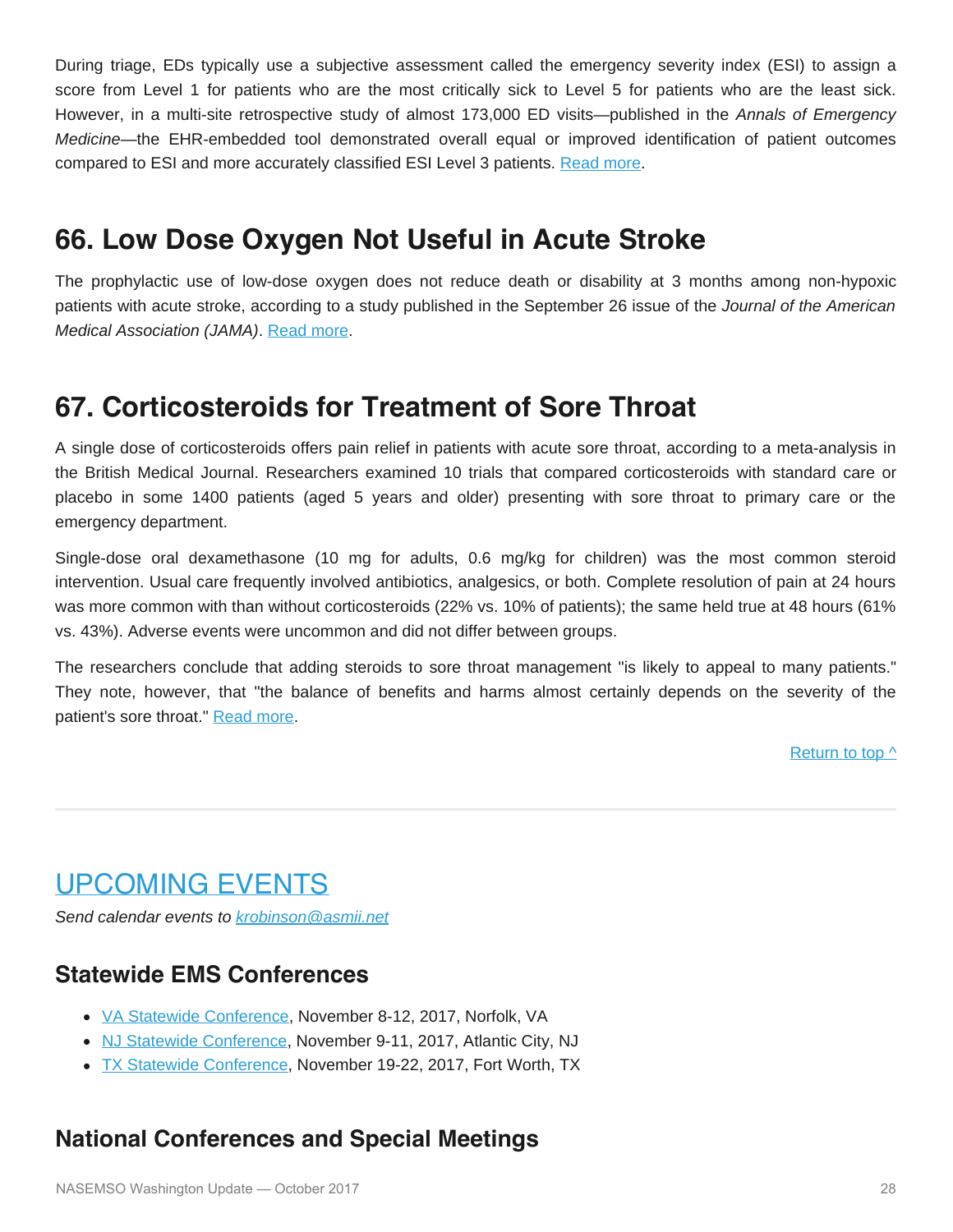Please use these links to access monthly course schedules and registration info related to:

- [NAEMSE Instructor Course Level 1](http://naemse.org/?page=LVL1InstructorCourse)
- [NAEMSE Instructor Course Level 2](http://naemse.org/?page=LVL2InstructorCourse)
- [CAAHEP Accreditation Update & Evaluating Student Competency Workshops](http://naemse.org/?page=coaemsp)
- [NAEMSE/NREMT Regional Scenario Development Workshops](http://naemse.org/?page=nremt)

[National Association of State EMS Officials Fall Meeting](http://www.nasemso.org/)

October 9-12, 2017 in Oklahoma City, OK

[The Opioid Epidemic: From the Front Lines to the Boardroom](https://www.uschamber.com/event/the-opioid-epidemic-the-front-lines-the-boardroom)

October 12, 2017 in Washington, D.C.

[Air Medical Transport Conference](http://aams.org/education-meetings/)

October 16-18, 2017 in Fort Worth, TX

[EMS World Expo](http://www.emsworldexpo.com/)

October 16 -20, 2017 in Las Vegas, NV

[American College of Emergency Physicians Annual Meeting](https://www.acep.org/)

October 30- November 2, 2017 in Washington, DC

[International Association of Emergency Managers Annual Conference](https://iaemconference.info/)

November 10-16, 2017 in Long Beach, CA

See more EMS Events on the [NASEMSO Calendar.](http://www.nasemso.org/Resources/Calendar/index.asp)

[Return to top ^](#page-0-0)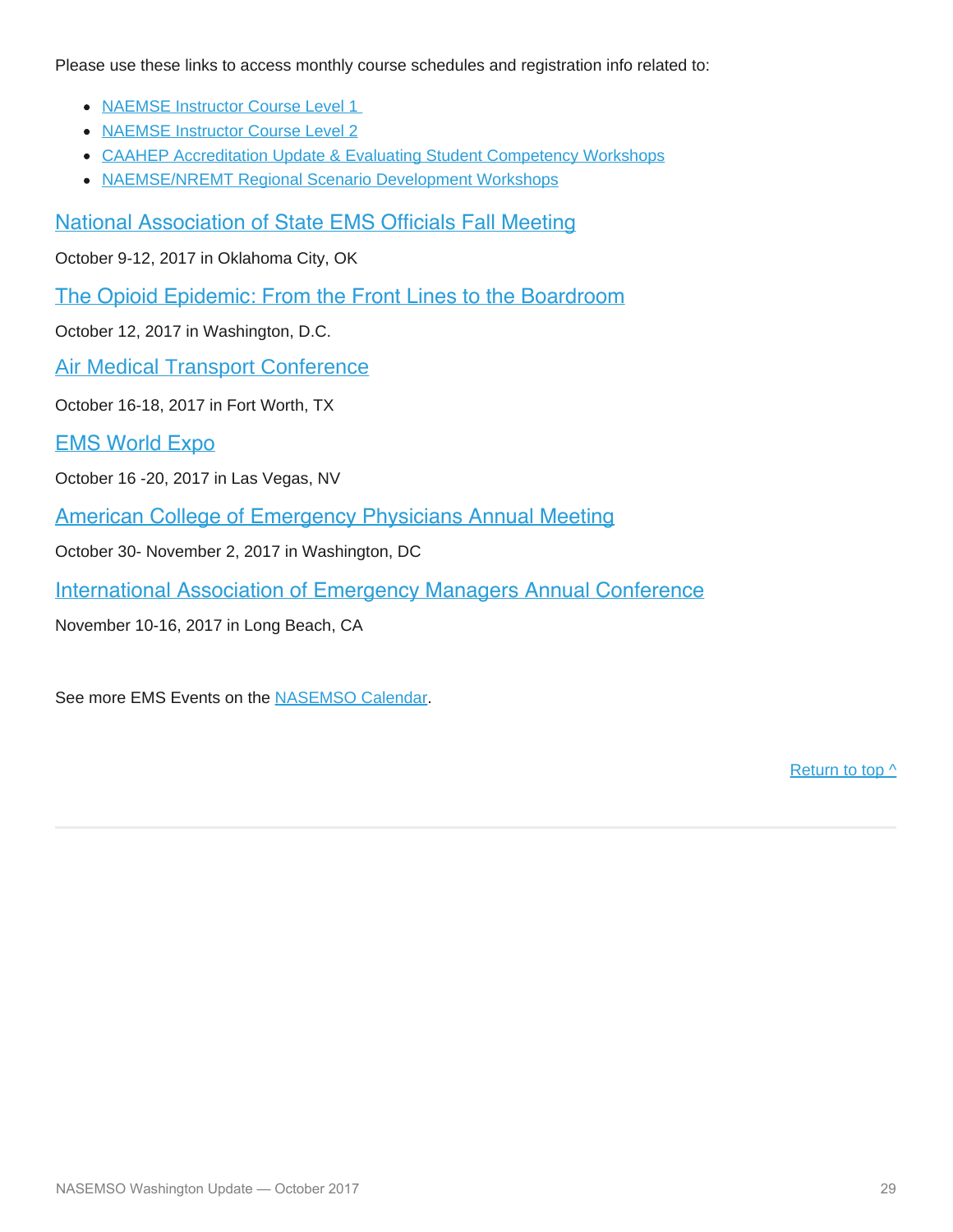

## **Your input to Washington Update is welcome and can be sent directly to our Editor:**

#### **Kathy Robinson, RN, EMT-P, QAS**

National Association of State EMS Officials 201 Park Washington Court Falls Church, VA 22046 Email: [robinson@nasemso.org](mailto:robinson@nasemso.org) Phone: 703.538.1799 Ext. 1894

## CONTACT NASEMSO STAFF

<span id="page-29-0"></span>**Elizabeth Armstrong, CAE, MAM** / Executive VP (703) 538-1799 ext. 8 [armstrong@nasemso.org](mailto:armstrong@nasemso.org)

**Dia Gainor** / Executive Director (703) 538-1799 ext. 7 [dia@nasemso.org](mailto:dia@nasemso.org)

**Sharon Kelly** / Executive Assistant (703) 538-1799 ext. 2 [kelly@nasemso.org](mailto:kelly@nasemso.org)

**Kathy Robinson** / Program Manager (703) 538-1799 ext. 1894 [robinson@nasemso.org](mailto:robinson@nasemso.org)

**Kevin McGinnis** / Program Manager (571) 749-7217 NASEMSO Washington Update — October 2017 30

**Leslee Stein-Spencer** / Program Manager [stein-spencer@nasemso.org](mailto:stein-spencer@nasemso.org)

**Mary Hedges** / Program Manager [hedges@nasemso.org](mailto:hedges@nasemso.org)

**Rachael Alter** / Program Manager [alter@nasemso.org](mailto:alter@nasemso.org)

**Sue Prentiss** / Program Manager [prentiss@emsreplica.org](mailto:prentiss@emsreplica.org)

**Joe Ferrell** / Program Manager [joe@nasemso.org](mailto:joe@nasemso.org)

**Karen Thompson** / Website Manager [thompson@nasemso.org](mailto:thompson@nasemso.org)